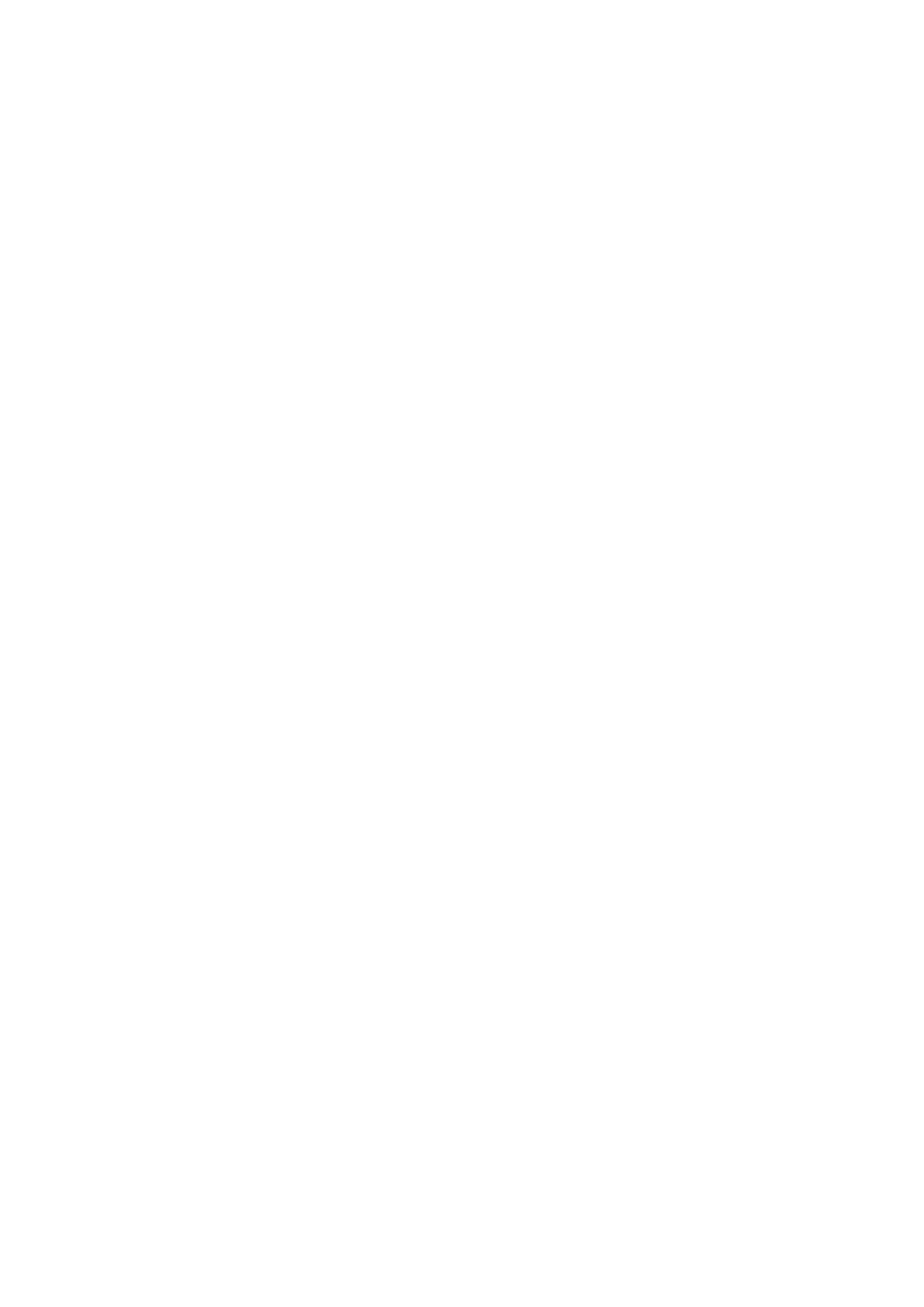#### Solutions to Exercises from Chapter 1

1.1 For 10 facts there are  $2^{10} = 1024$  possibilities. In general, *n* facts yield  $2^n$  possibilities. Every additional fact doubles the set of possiblities. The expressiveness of propositional logic is exponential in the number of atomic facts.

1.2 Using  $(X)^*$  for an arbitrary finite number of copies of X, we can characterize the pattern as: "Sentences can go on (and on)\*."

1.3 It does follow from the example that there are infinitely many sentences. Still, each sentence has finite length. Finite sets of infinite things are different from infinite sets of finite things. The set of sentences of English is an example of an infinite set of finite things. So 'Sentences can go on and on' does not mean that a single sentence can go on and on, but rather that the process of building longer and longer sentences can go on and on.

#### Solutions to Exercises from Chapter 2

2.1 Since  $\emptyset$  has no members, it holds trivially that every member of  $\emptyset$  is a member of A, i.e. that  $\emptyset \subseteq A$ .

2.2 The empty set  $\emptyset$  has no members, whereas  $\{\emptyset\}$  has exactly one member, namely  $\emptyset$ .

2.3

$$
\overline{\overline{A}} = U - \overline{A} = U - (U - A)
$$
  
= {x \in U | x \notin (U - A)} = {x \in U | x \in A} = A.

2.4

 $\{(Ks, Ks), (Ks, Kr), (Ks, A), (Kr, Ks), (Kr, Kr), (Kr, A), (A, Ks), (A, Kr), (A, A)\}.$ 

2.5  $\{(n, n+4) \mid n \in \mathbb{N}\}.$ 

2.6 Since  $R \subseteq R$  is given, we only have to show the other half of  $R = R^*$ , i.e. we have to show that  $R \subseteq R^*$ . For that, assume  $(x, y) \in R$ . Then  $(y, x) \in R^*$ . It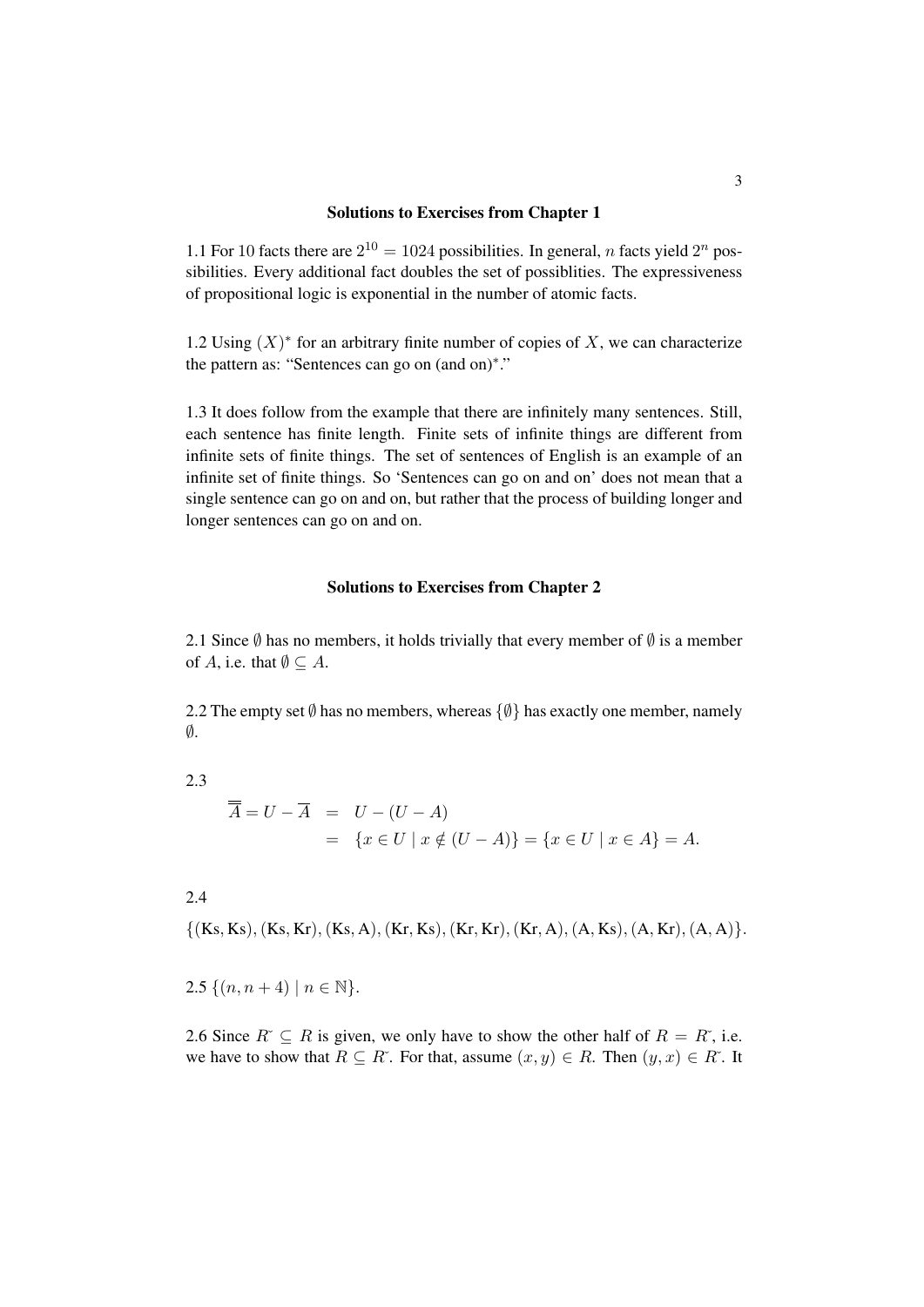follows from this, by  $R \subseteq R$ , that  $(y, x) \in R$ . But this means that  $(x, y) \in R^*$ . Since we have shown that if an arbitrary pair  $(x, y)$  is in R it is also in R<sup> $\dot{\rm}$ </sup>, we have shown that  $R \subseteq R^{\times}$ .

2.7

- (1) not transitive, because the relation contains  $(1, 2)$  and  $(2, 3)$  but not  $(1, 3)$
- (2) not transitive, because the relation contains  $(1, 3)$  and  $(3, 4)$  but not  $(1, 4)$
- (3) transitive
- (4) not transitive, because the relation contains  $(1, 2)$  and  $(2, 1)$  but not  $(1, 1)$
- (5) transitive

2.8 This follows from the fact that the condition 'for all  $x, y, z$  it holds that if  $(x, y) \in R$  and  $(y, z) \in R$ , then  $(x, z) \in R'$  is equivalent to: 'for all  $x, z$  it holds that if there is a y with  $(x, y) \in R$  and  $(y, z) \in R$ , then  $(x, z) \in R'$ .

2.9. An example is the relation 'less than' on the natural numbers. It is transitive, but if we compose it with itself, we get the relation  $\{(n, n + 2) \mid n \in \mathbb{N}\}\$  ('at least two less than'), and this is not the same as 'less than'.

2.10 If s is given by  $n \mapsto n + 1$ , then  $s \cdot s$  is given by  $n \mapsto n + 2$ .

2.11. The characteristic function that corresponds with the relation  $\leq$  on the natural numbers is the function  $f : (\mathbb{N}, \mathbb{N}) \to \{ \text{True}, \text{False} \}$  given by  $f(n, m)$  equals True if and only if  $n \leq m$ .

2.12. Let  $f: A \to B$  be a function. We have to show that the relation  $R \subseteq A^2$ given by  $(x, y) \in R$  if and only if  $f(x) = f(y)$  is an equivalence relation. This relation is reflexive, for  $f(x) = f(x)$  certainly holds for all  $x \in A$ , and therefore  $(x, x) \in R$  for all  $x \in A$ . Suppose  $(x, y) \in R$ . This means that  $f(x) = f(y)$ . Then also  $f(y) = f(x)$ , i.e.  $(y, x) \in R$ . So R is symmetric. Finally, assume  $(x, y) \in R$  and  $(y, z) \in R$ . Then  $f(x) = f(y)$  and  $f(y) = f(z)$ . It follows that  $f(x) = f(z)$ , i.e.  $(x, z) \in R$ , and we have shown that R is transitive.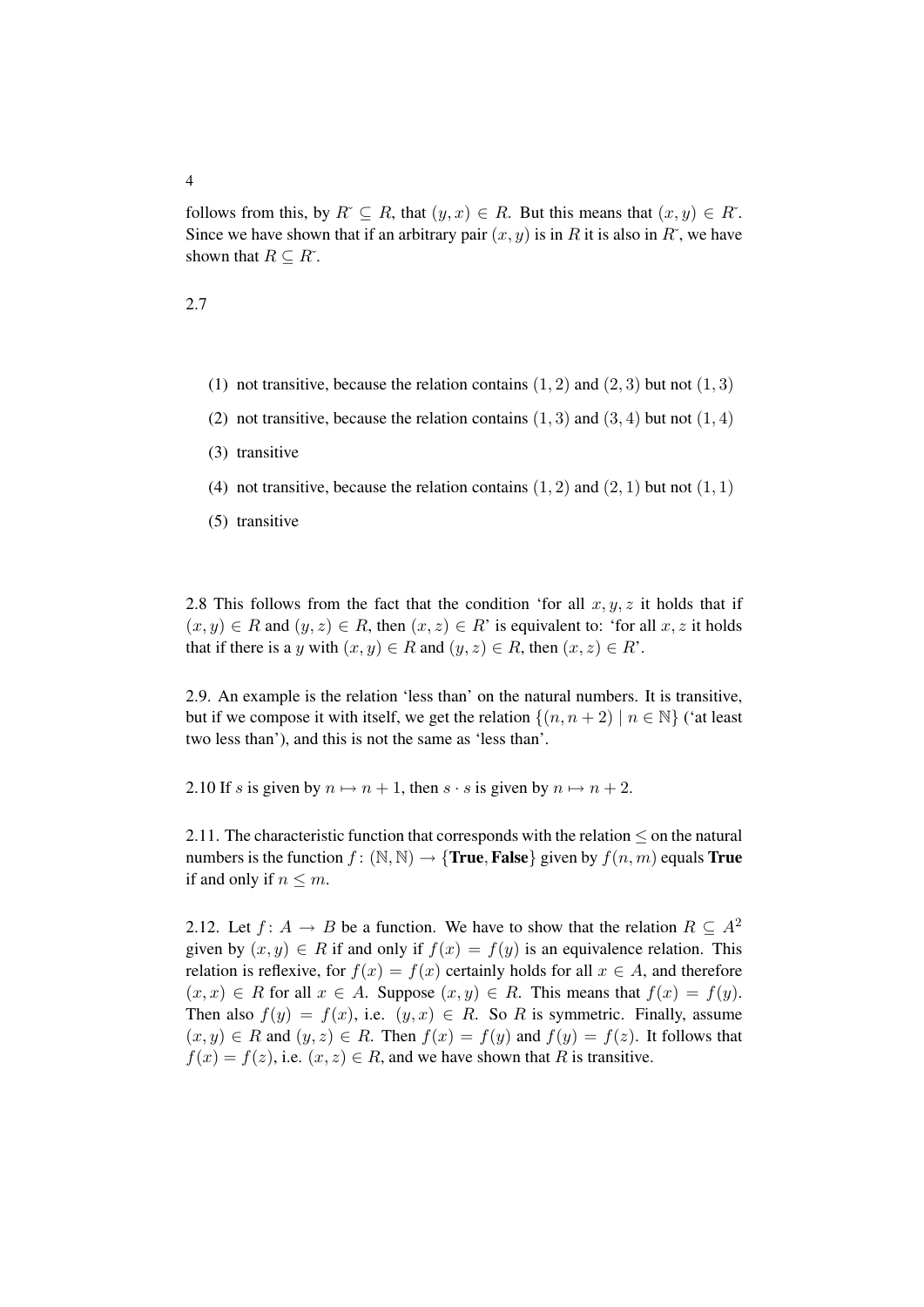$$
(\lambda f \lambda x \mapsto f (f x)) (\lambda y \mapsto 1 + y)
$$
  
\n
$$
\xrightarrow{\beta} \lambda x \mapsto (\lambda y \mapsto 1 + y) ((\lambda y \mapsto 1 + y) x)
$$
  
\n
$$
\xrightarrow{\beta} \lambda x \mapsto (\lambda y \mapsto 1 + y) (1 + x)
$$
  
\n
$$
\xrightarrow{\beta} \lambda x \mapsto 1 + (1 + x)
$$

2.14

$$
(\lambda x \mapsto x \ x) \ (\lambda x \mapsto x \ x)
$$

$$
\xrightarrow{\beta} (\lambda x \mapsto x \ x) \ (\lambda x \mapsto x \ x)
$$

$$
\xrightarrow{\beta} \ \ldots
$$

$$
(\lambda x \mapsto x \ x \ x) \ (\lambda x \mapsto x \ x \ x)
$$

$$
\xrightarrow{\beta} (\lambda x \mapsto x \ x \ x) \ (\lambda x \mapsto x \ x \ x)
$$

$$
\xrightarrow{\beta} \ \ldots
$$



2.16 It is not possible to find a finite type for  $(\lambda x \mapsto x \ x)$   $(\lambda x \mapsto x \ x)$ . For it to have a type  $\tau$ , it would have to hold that  $(\lambda x \mapsto x \ x) : \delta \to \tau$  and  $(\lambda x \mapsto x \ x) : \tau$ (according to the typing rule for application). So we could conclude that  $\tau$  equals  $\delta \rightarrow \tau$ , which is not possible because the type system is not recursive. (You can make the same consideration thinking about the type of x in  $\lambda x \mapsto x \, x$ .)

2.17 An appropriate type for *very* is  $(N \rightarrow N) \rightarrow (N \rightarrow N)$ . Then: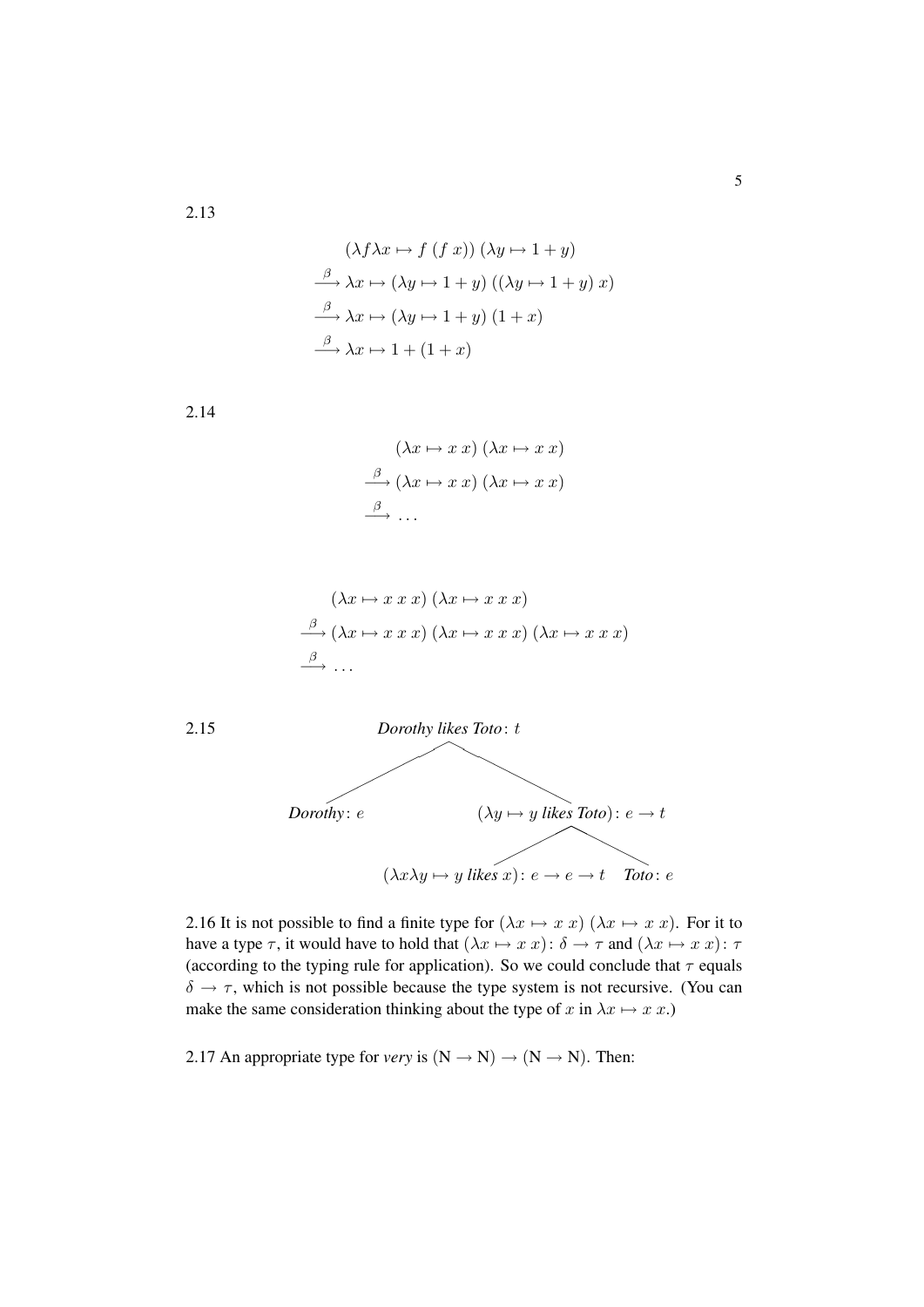- $\bullet$  ((very<sub>(N→N)→(N→N)</sub> friendly<sub>(N→N)</sub>) wizard<sub>N</sub>)<sub>N</sub>
- ((*very*<sub>(N→N)→(N→N)</sub> (*very*<sub>(N→N)→(N→N) *friendly*<sub>(N→N)</sub>)) *wizard*<sub>N</sub>)<sub>N</sub></sub>

Note that the type  $N \rightarrow N$  also works for the example, with the bracketing:

(*very* (*friendly wizard*)).

But this makes the wrong prediction that ( $very_{N\rightarrow N} wizard_N$ ) is well-typed too.

#### Solutions to Exercises from Chapter 3

module SolFPH where

import FPH

3.1 The operator ^ has precedence over \* and /, which take precedence over + and -.

3.2 The interpreter reads it as  $2^{\degree}(3^{\degree}4)$ , for we get:

Prelude> 2^3^4 2417851639229258349412352 Prelude>  $2^*(3^4)$ 2417851639229258349412352 Prelude>  $(2^s)$ <sup>2</sup>4 4096

3.3 The general type of (:) is  $a \rightarrow [a]$  -> [a]. In this particular example it is used to put a character in front of a string, so the type is instantiated as

```
Char \rightarrow [Char] \rightarrow [Char].
```
3.4 (>3) denotes the property of being greater than 3, i.e.  $\lambda x \mapsto x > 3$ , and (3>) denotes the property of being less than 3, i.e.  $\lambda x \mapsto 3 > x$ .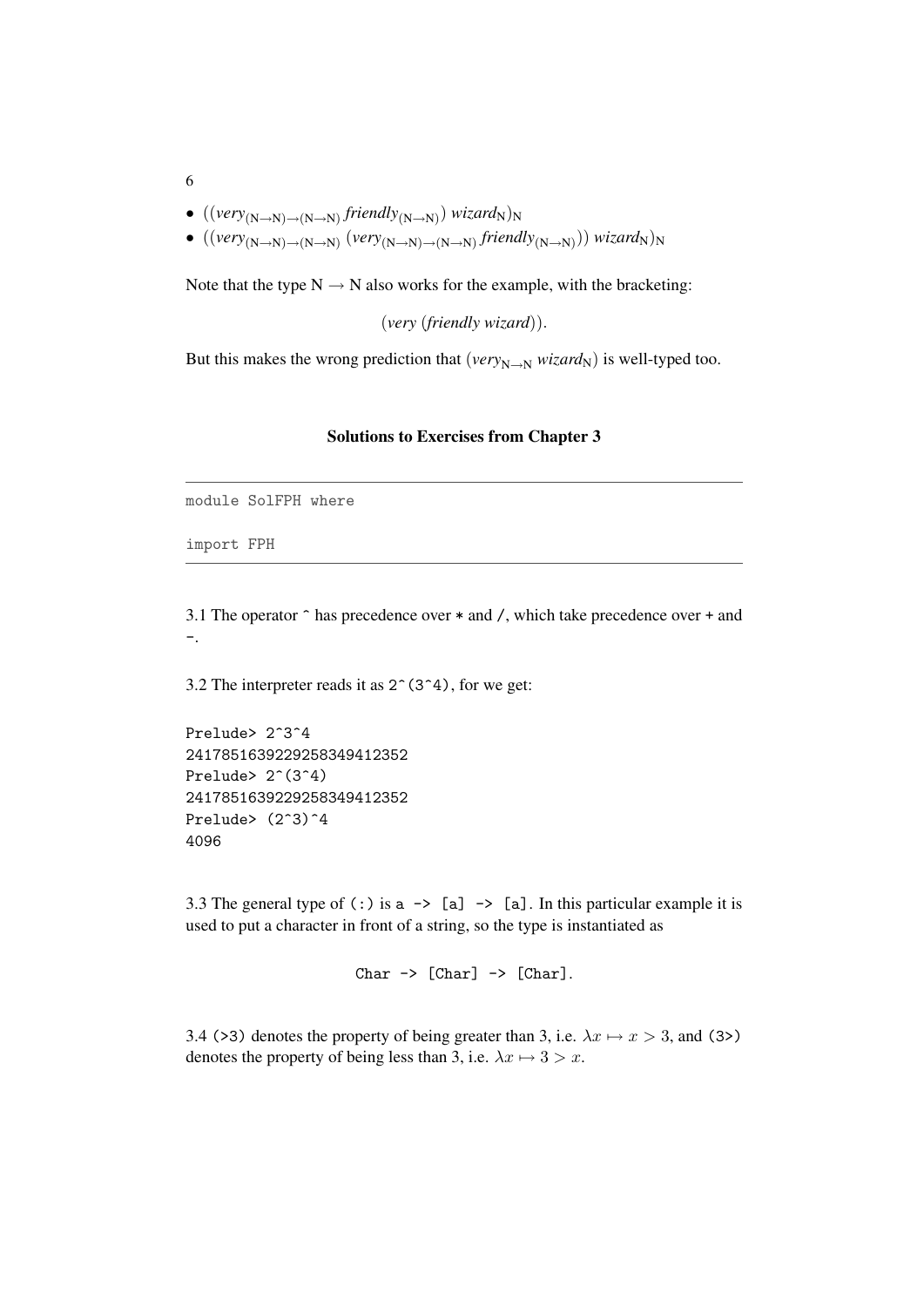3.5 putStrLn (story (-1)) loops endlessly, because with every step the control variable k is decreased by 1 and thus the base case of 0 is never reached.

3.6 A recursive definition requires a base case, and the definition of GNU as 'GNU's not Unix' does not have one. (This kind of recursive definition without a base case is called *co-recursion*.)

3.7 You might expect a  $\rightarrow$  a  $\rightarrow$  Bool as the type for  $(\xrightarrow x$  y  $\rightarrow$  x /= y), but in fact you get (Eq a)  $\Rightarrow$  a  $\rightarrow$  a  $\rightarrow$  Bool. This is because this general type for inequality can only be instantiated by types whose instances can be checked for equality.

3.8 There is no difference. (The equivalence between expressions f and  $\lambda x \mapsto f x$ is called *η*-equivalence, and the reduction step from  $\lambda x \mapsto f x$  to f is called *η*conversion.)

3.9 The type of the function composition all  $($  /=) is

```
(Eq a) \Rightarrow a \Rightarrow [a] \Rightarrow Boo1.
```
The function checks whether an item of type a is inequal to all elements of a list of type [a]. An appropriate name would therefore be notElem, for *not element of*.

3.10 The type of all  $\cdot$  (==) is the same as that of all  $\cdot$  (/=):

```
(Eq a) \Rightarrow a \Rightarrow [a] \Rightarrow Boo1.
```
An appropriate name for this function composition would be elem, for *element of*.

3.11 An algorithm for testing equality of infinite lists could proceed as follows. Test the first elements of both lists for equality. If they are not equal, return False, otherwise proceed with the rest of the list, until you find two elements that are not equal. Note that this way equality of infinite lists is only falsifiable but not verifiable in a finite number of steps. Here is an implementation (this works for both finite and infinite lists):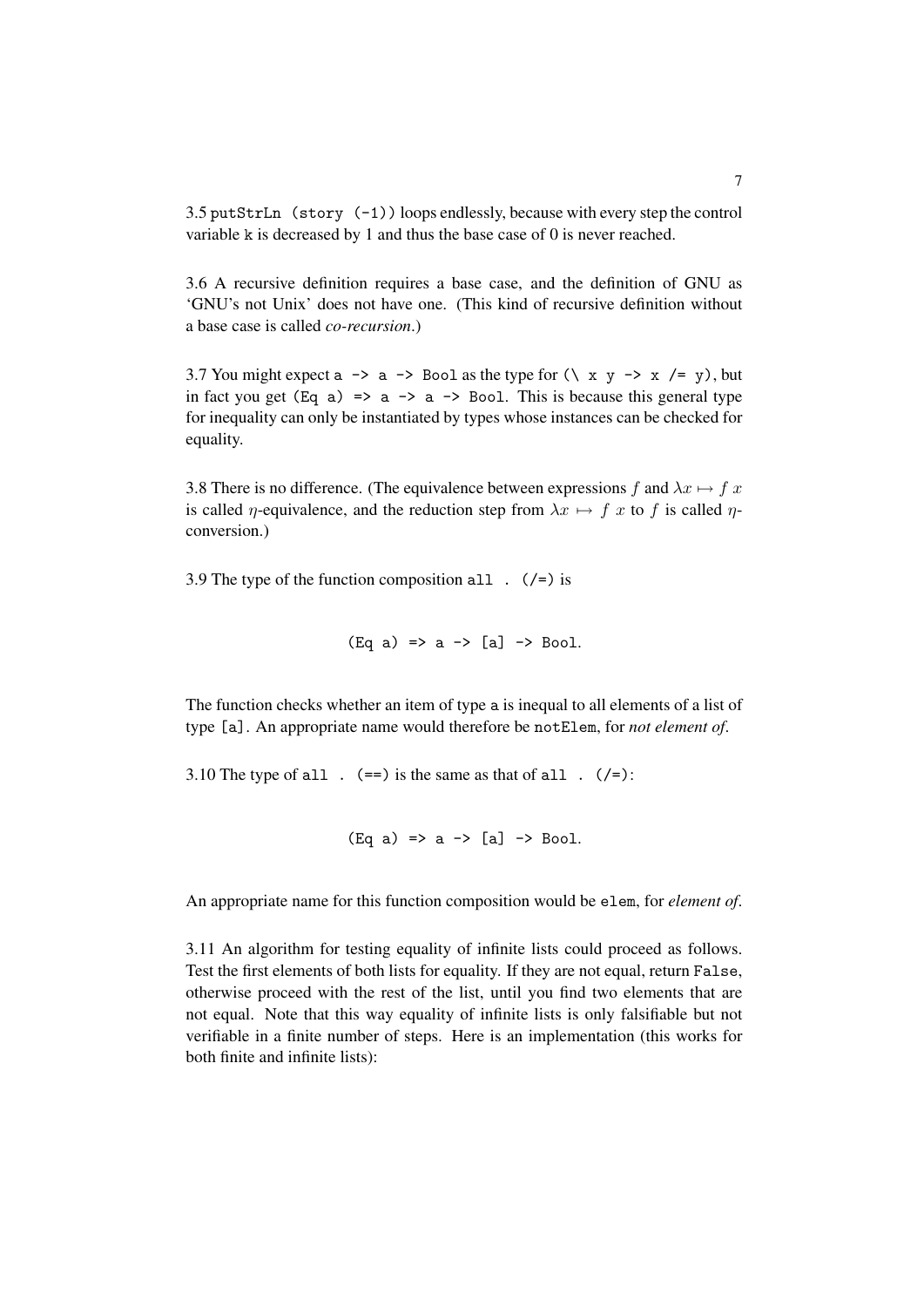```
listEq :: (Eq a) => [a] \rightarrow [a] \rightarrow BoollistEq[] [] = True
listEq [] ] = False
listEq \_ [] \_ = False
listEq (x:xs) (y:ys) = x == y && listEq xs ys
```
If the input lists are guaranteed to be infinite, the first three clauses can be dropped:

```
inflistEq :: (Eq a) \Rightarrow [a] \Rightarrow [a] \Rightarrow Bool
inflistEq (x:xs) (y:ys) = x == y && inflistEq xs ys
```
A call to inflistEq xs ys, where both xs and ys are infinite, will either yield False or run forever.

3.12

```
minList :: Ord a \Rightarrow [a] \rightarrow aminList [x] = x
minList (x:y:zs) = minList ((min x y) : zs)
```
Note that this function is predefined in the Haskell Prelude as minimum.

3.13

```
delete :: Ord a \Rightarrow a \Rightarrow [a] \Rightarrow [a]delete x \begin{bmatrix} 1 \\ 1 \end{bmatrix} = \begin{bmatrix} 1 \\ 1 \end{bmatrix}delete x (y:ys) | x == y = ys
                         | otherwise = y : (delete x ys)
```
In order for it to delete every occurence of x, the function has to be recursive also in the case of  $x == y$ , i.e. has to return delete  $x$  ys instead of ys.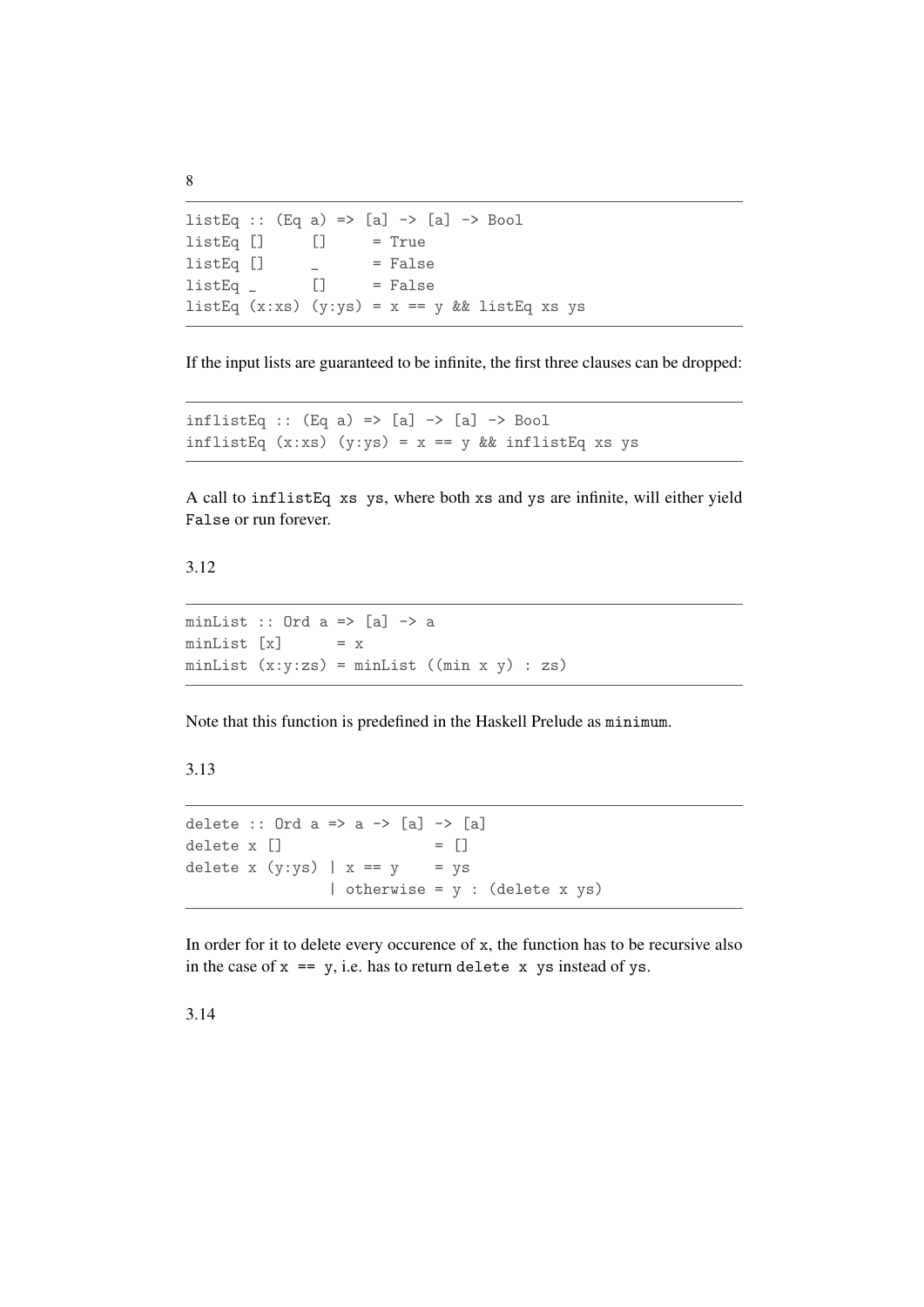```
srt :: Ord a => [a] -> [a]
\text{str} [] = []srt xs = x : srt (delete x xs)
  where x = minList xs
```

```
averageLength :: String -> Rational
averageLength sonnet = average (map f (words sonnet))
             where f = \text{length}. filter ('notElem' "'?;:,.")
```
## 3.17

```
sublist :: Ord a \Rightarrow [a] \Rightarrow [a] \Rightarrow Bool
sublist [] [] = True
sublist xs \lceil = False
sublist xs (y:ys) = prefix xs (y:ys) || sublist xs ys
```
#### 3.18 The type of vh is Char -> Char.

#### 3.19

```
data DeclClass = One | Two | Three | Four | Five
swedishPlural :: String -> DeclClass -> String
swedishPlural noun d = case d of
 One -> init noun ++ "or"
 Two \rightarrow init noun ++ "ar"
 Three -> if (last noun) 'elem' swedishVowels
           then noun ++ "r"
           else noun ++ "er"
 Four \rightarrow noun ++ "n"
 Five \rightarrow noun
```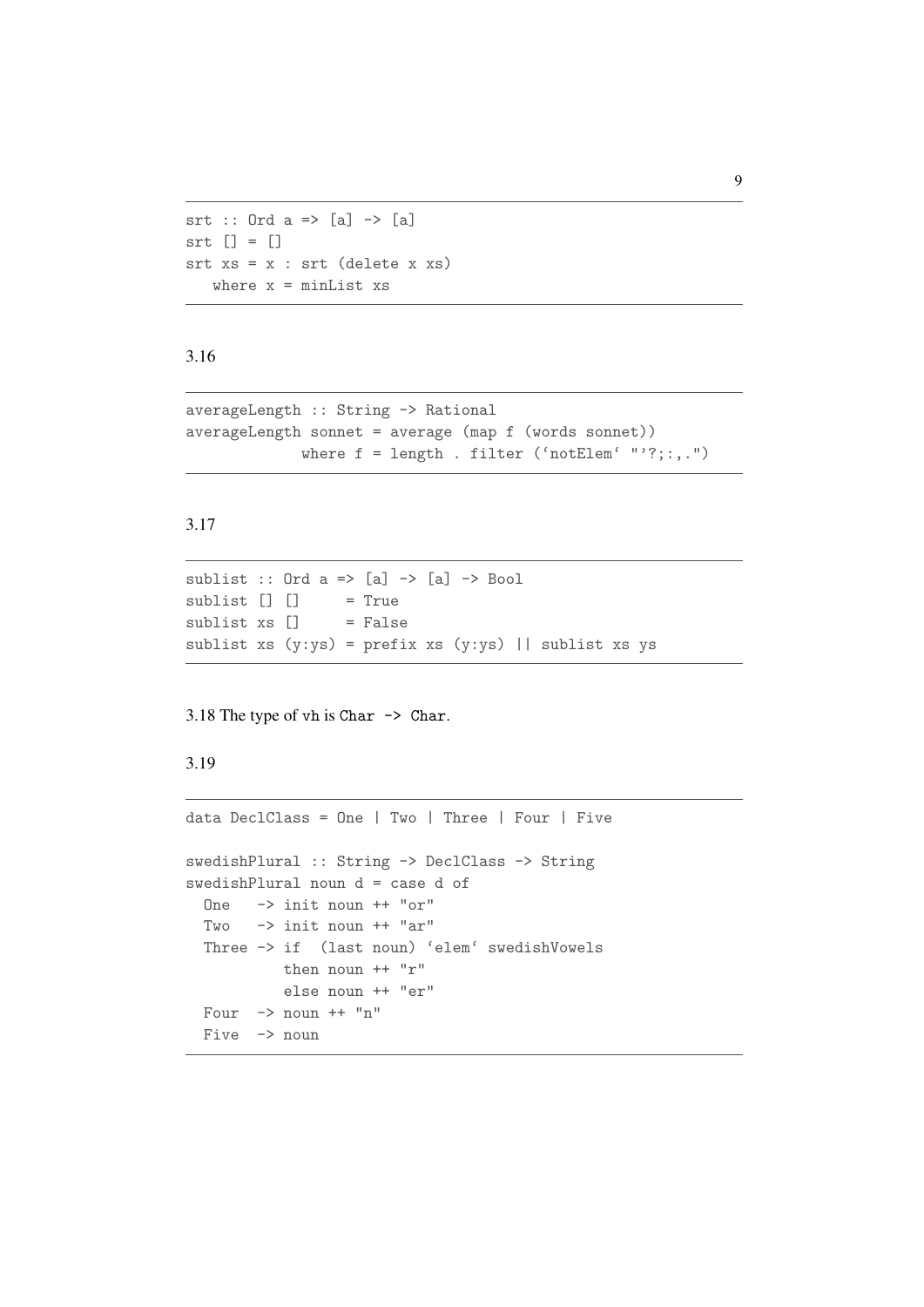```
appendSuffixY :: [Phoneme] -> [Phoneme] -> [Phoneme]
appendSuffixY stem suffix = stem ++ map (vh (vow stem)) suffix
where
 vow = head . filter ('elem' yawelmaniVowels)
 hi = fValue High
 vh p p' | hi p == hi p' = (fMatch Back (fValue Back p)
                        . fMatch Round (fValue Round p)) p'
         | otherwise = p'
```
## Solutions to Exercises from Chapter 4

```
module SolFSynF where
import Data.List
import FSynF
```
4.1

|  | column $\longrightarrow A   B   C   D   E   F   G   H   I   J$                                     |  |  |  |  |
|--|----------------------------------------------------------------------------------------------------|--|--|--|--|
|  | row $\longrightarrow$ $1   2   3   4   5   6   7   8   9   10$                                     |  |  |  |  |
|  | attack $\longrightarrow$ column row                                                                |  |  |  |  |
|  | <b>ship</b> $\longrightarrow$ battleship   frigate   submarine   destroyer                         |  |  |  |  |
|  | <b>reaction</b> $\longrightarrow$ <i>missed</i>   <i>hit</i> <b>ship</b>   <i>sunk</i> <b>ship</b> |  |  |  |  |
|  | turn $\longrightarrow$ attack reaction                                                             |  |  |  |  |
|  | surrender → attack <i>defeated</i>                                                                 |  |  |  |  |
|  | game $\longrightarrow$ surrender   turn game                                                       |  |  |  |  |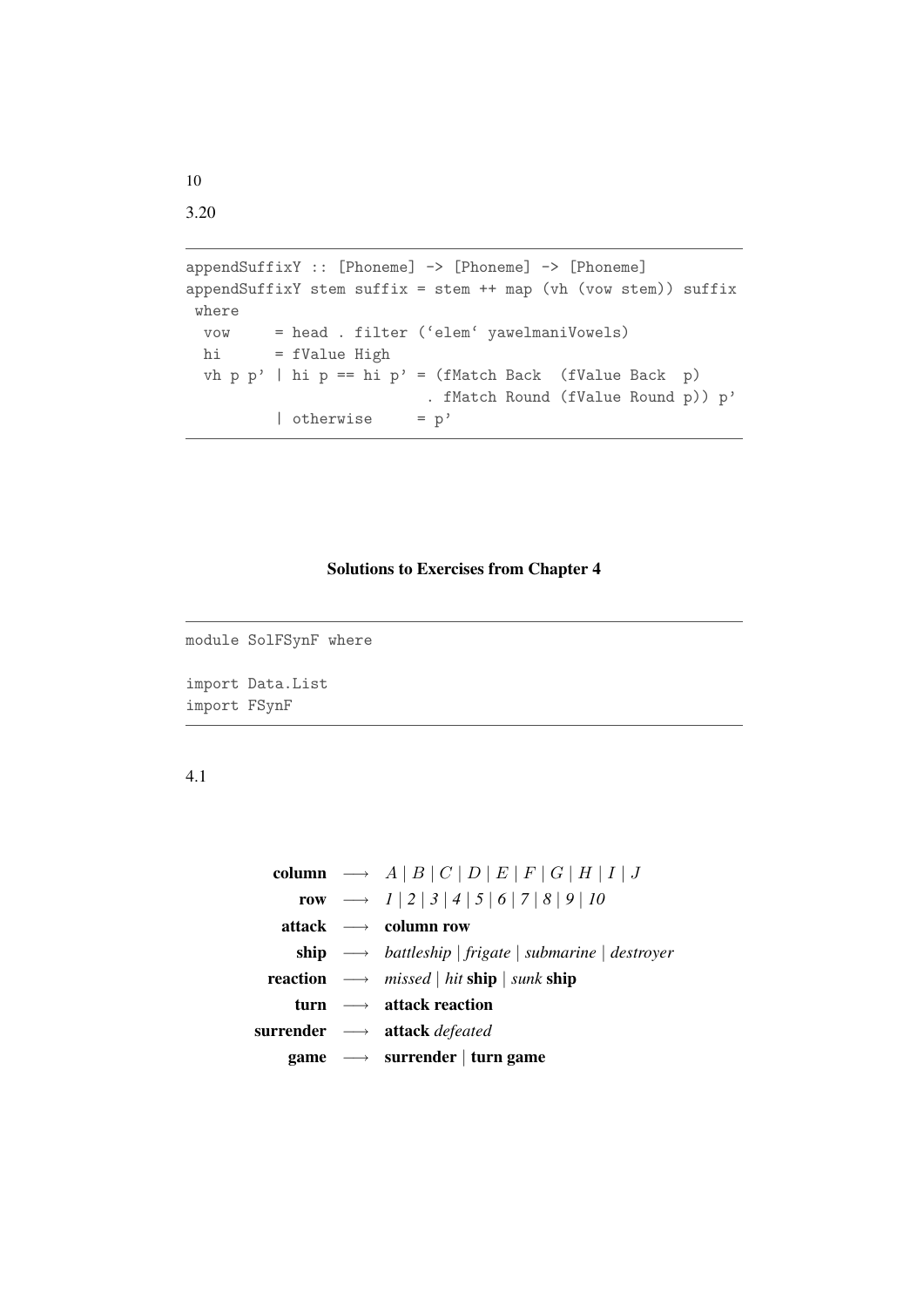colour −→ *red* | *yellow* | *blue* | *green* | *orange* answer −→ *black* | *white*  $guess \rightarrow colour colour colour colour$ reaction  $\longrightarrow$  {answer} turn  $\longrightarrow$  guess reaction game  $\rightarrow$  turn | turn turn | turn turn turn | turn turn turn turn

4.3 Grammar for chess:

|  | <b>figure</b> $\longrightarrow$ King   Queen   Knight   Rook   Bishop   Pawn |
|--|------------------------------------------------------------------------------|
|  | row $\longrightarrow$ $a   b   c   d   e   f   g   h$                        |
|  | column $\longrightarrow$ $1   2   3   4   5   6   7   8$                     |
|  | white move $\longrightarrow$ figure row column                               |
|  | blackmove $\longrightarrow$ figure row column                                |
|  | game $\longrightarrow$ white move black move game                            |

The grammar for bingo is left to the reader.

4.4 The sure sign of an infinite context-free language is a production of the form  $A \rightarrow WAV$ , where W and V are not both empty. An example is the production rule game  $\longrightarrow$  turn game. This is called recursive use of a nonterminal. The recursion can also be indirect, via one or more other nonterminals:  $A \rightarrow W B V$ ,  $B \to YAZ$  is an example of recursive use of A, B. Check the grammars for this kind of recursion and you have spotted the ones that generate infinite languages.

4.5 Introduce a rewrite symbol eps for the empty string:

character  $\longrightarrow A \cup |Z|a| \cdots |z|$ . string → eps | character string  $eps \longrightarrow$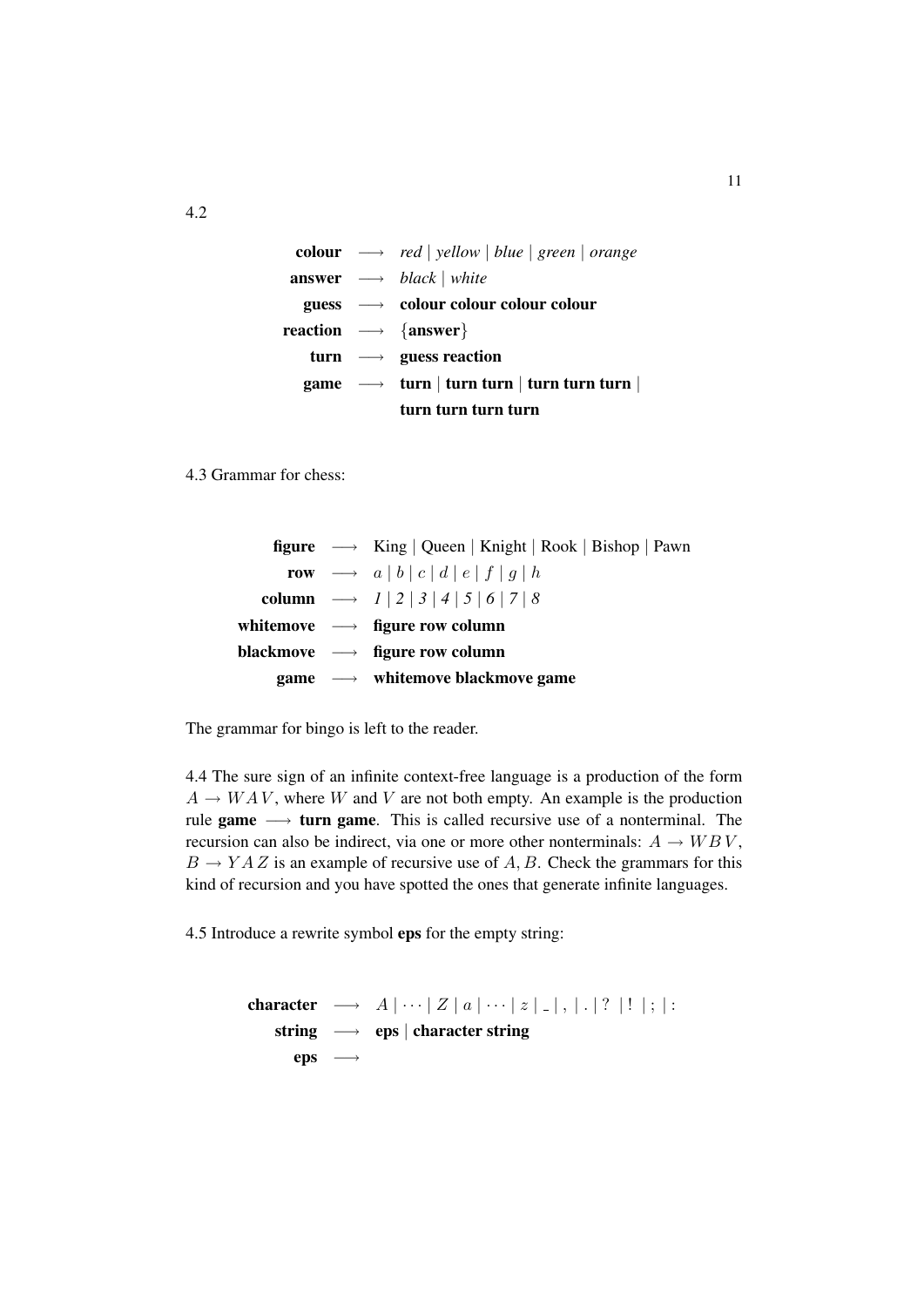4.6 We add a rule for adjectives (ADJ) and extend the rule for CNs with the possibility of having an adjective in front of a common noun (note that this is recursive and allows for NPs like *the happy evil dwarf*).

> ADJ −→ *happy* | *evil*  $CN \longrightarrow ...$  | ADJ CN

4.7 First we add two rules for building PPs from a preposition and an NP. Then we extend the rule for NPs, in order to generate NPs like *a giant with a sword*. Note that we don't simply add a recursive production  $NP \longrightarrow NP PP$ . If we did this, we would not only allow arbitrary many PPs as NP modifiers but also generate NPs like *Little Mook with a sword* (which we want to exclude). Finally, we also extend the VP rule for building VPs with preposition phrases.

> $P \longrightarrow with$  $PP \longrightarrow P NP$  $NP \longrightarrow ... | DET CN PP$  $VP \longrightarrow ... | TV NP PP$

4.8

We extend the fragment with the following productions:

 $COORD \longrightarrow and$ RCN −→ . . . | CN *that* VP COORD VP | CN *that* NP TV COORD NP TV

These rules take into account that only 'parallel' RCNs may be coordinated (cf. [Ros67]): while *the dwarf that helped Goldilocks and admired Snow White* is fine, an NP like *the dwarf that Goldilocks helped and admired Snow White* is ungrammatical.

However, they have the disadvantage that they are not recursive, so we cannot generate *the dwarf that helped Goldilocks and admired the princess that shuddered*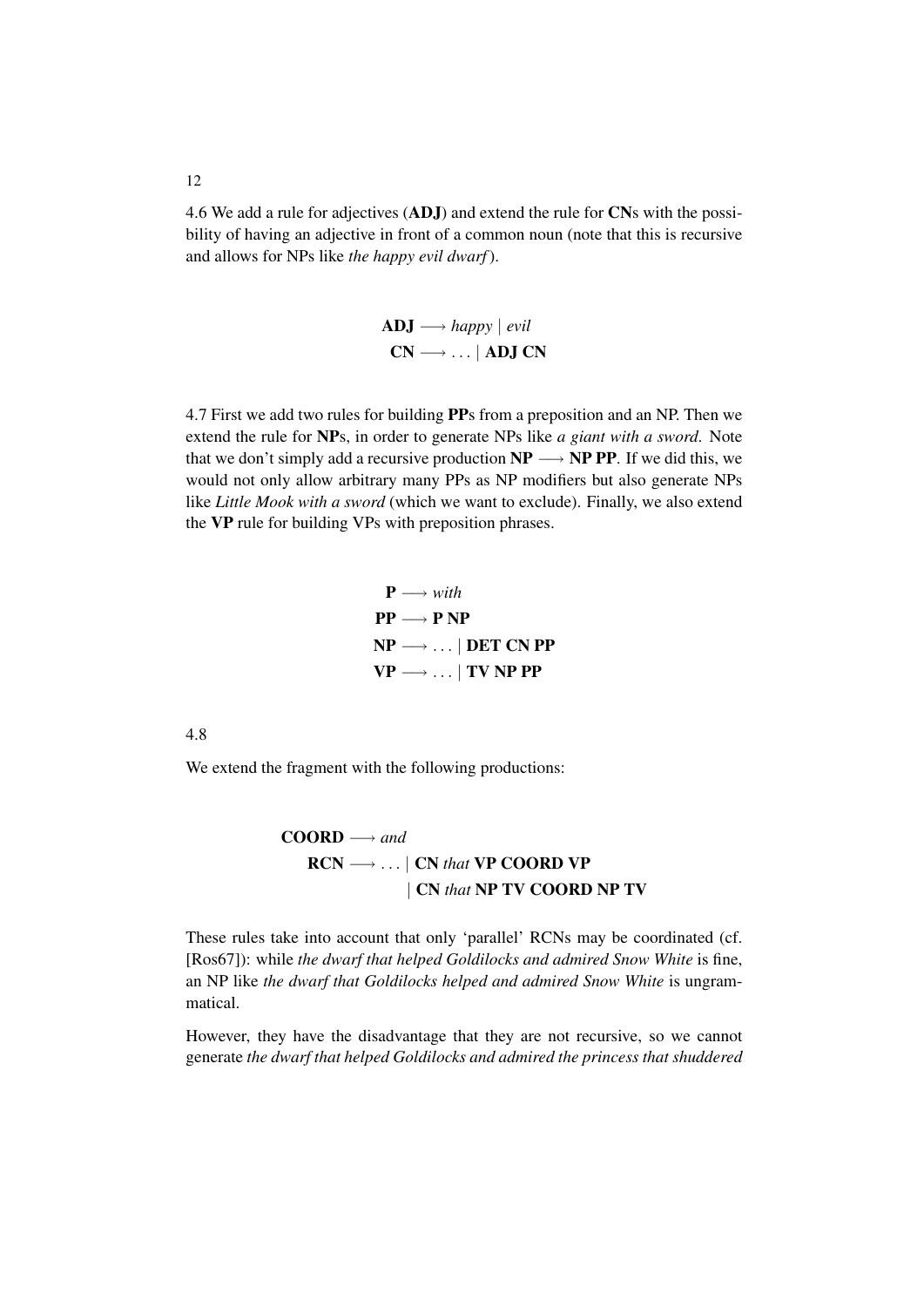*and laughed*, unless we add more productions. We can do this, of course, but we seem to miss a generalisation.

4.12 Assume p expresses *the wizard polishes his wand*, q expresses *the wizard learns a new spell*, r expresses *the wizard is lazy*, s expresses *the peasant will deal with the devil*, t expresses *the peasant has a plan to outwit the devil*, u expresses *unicorns exist*, v expresses *dragons exist*, and w expresses *goblins exist*. Then we can translate the sentences as follows.

> *The wizard polishes his wand and learns a new spell, or he is lazy.* (4.1)  $\rightsquigarrow$   $(p \wedge q) \vee r$ *The peasant will deal with the devil only if he has a plan to outwit him.* (4.2)  $\rightarrow \neg(s \wedge \neg t)$ *If neither unicorns nor dragons exist, then neither do goblins.* (4.3)  $\rightsquigarrow \neg(\neg u \wedge \neg v \wedge w)$

The problem was to find reasonable translations for *only if* and for *if . . . then*.

4.13 Define  $F_1 \oplus F_2$  as  $(F_1 \wedge \neg F_2) \vee (\neg F_1 \wedge F_2)$ .

4.14 Formulas of propositional logic in Polish notation are uniquely readable. The atoms are surely uniquely readable. Assume that P is uniquely readable. Then  $\neg P$ is as well. Assume that  $P_1$  and  $P_2$  are uniquely readable. Then  $\land P_1P_2$  and  $\lor P_1P_2$ are uniquely readable as well.

```
opsNr :: Form -> Int
opsNr(P_+) = 0opsNr (Ng f) = 1 + opsNr f
opsNr (Cn j fs) = 1 + sum (map opsNr fs)opsNr (Dsj fs) = 1 + sum (map opsNr fs)
```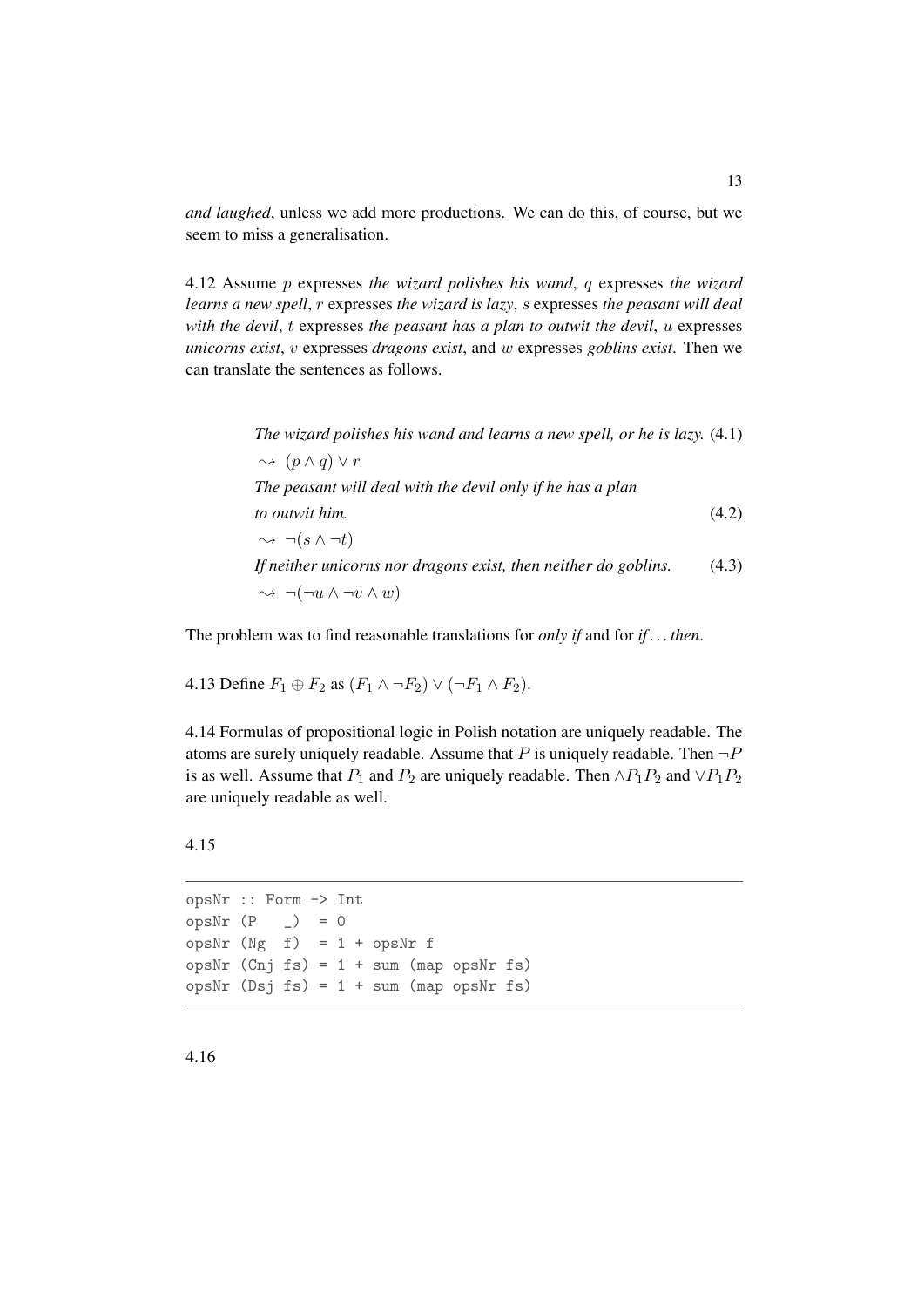```
depth :: Form -> Int
depth (P \t= ) = 0depth (Ng f) = 1 + depth fdepth (Cnj ]) = 1depth (Cnj fs) = 1 + maximum (map depth fs)depth (Dsj []) = 1depth (Dsj fs) = 1 + maximum (map depth fs)
```

```
propNames :: Form -> [String]
propNames (P name) = [name]
propNames (Ng f) = propNames f
propNames (Cnj fs) = (sort.nub.concat) (map propNames fs)
propNames (Dsj fs) = (sort.nub.concat) (map propNames fs)
```
#### 4.18

#### Solutions to Exercises from Chapter 5

```
module SolFSemF where
import FSynF
import FSemF
import InfEngine
import System.Random
```
Note: System.Random is used for random number generation in the Mastermind implementation.

## 5.1

As the picture on page ?? suggests, a battleship takes up five squares, a frigate four,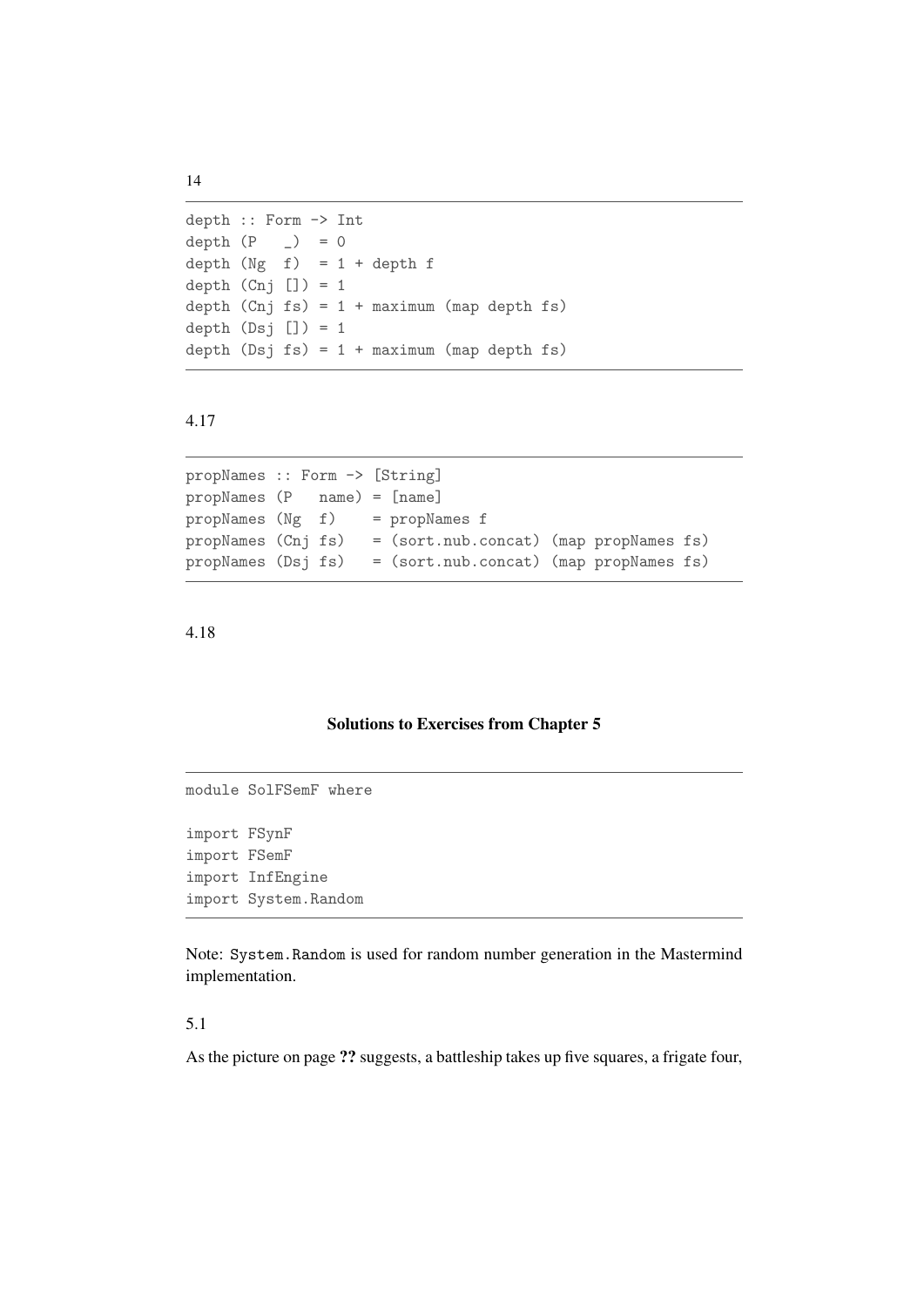a destroyer three, and a submarine two. To check whether a vessel is sunk by an attack, find out whether find out if the ship occu

```
sunk :: Attack -> Ship -> State -> Bool
sunk (row,column) (positions,earlierHits) Battleship
sunk (row,column) Frigate
sunk (row,column) Submarine
sunk (row,column) Destroyer
```
#### 5.2

There are lots of other things to be said. E.g., you should not shout 'hit' as a response to an attack when this is not true (Quality). You should not keep quiet as a response to an attack (Quantity). You should not mumble something incomprehensible as a response to an attack (Mode of Expression). When voicing an attack, you should speak up loud and clear (Mode of Expression). In short, the Gricean maxims tell you to play the game according to the rules, and they also tell you a thing or two about how to interpret the rules.

5.3

(1)  $V^+(\neg p \vee p) = 1$ , (2)  $V^+(p \wedge \neg p) = 0$ , (3)  $V^+(-\neg(p \vee \neg r)) = 0$ (4)  $V^+(- (p \wedge \neg r)) = 1$ , (5)  $V^+(p \vee (q \wedge r)) = 1.$ 

5.4 A tautology is a formula that is true for any valuation. If you negate a tautology you get a formula that is false for any valuation. By definition, this is a contradiction. Vice versa the same holds, so any negated contradiction is a tautology.

- (1)  $p \wedge \neg q$  is satisfied by  $p \mapsto 1, q \mapsto 0$ .
- (2)  $p \wedge \neg p$  is not satisfiable.
- (3)  $p \rightarrow \neg p$  is satisfied by  $p \mapsto 0$ .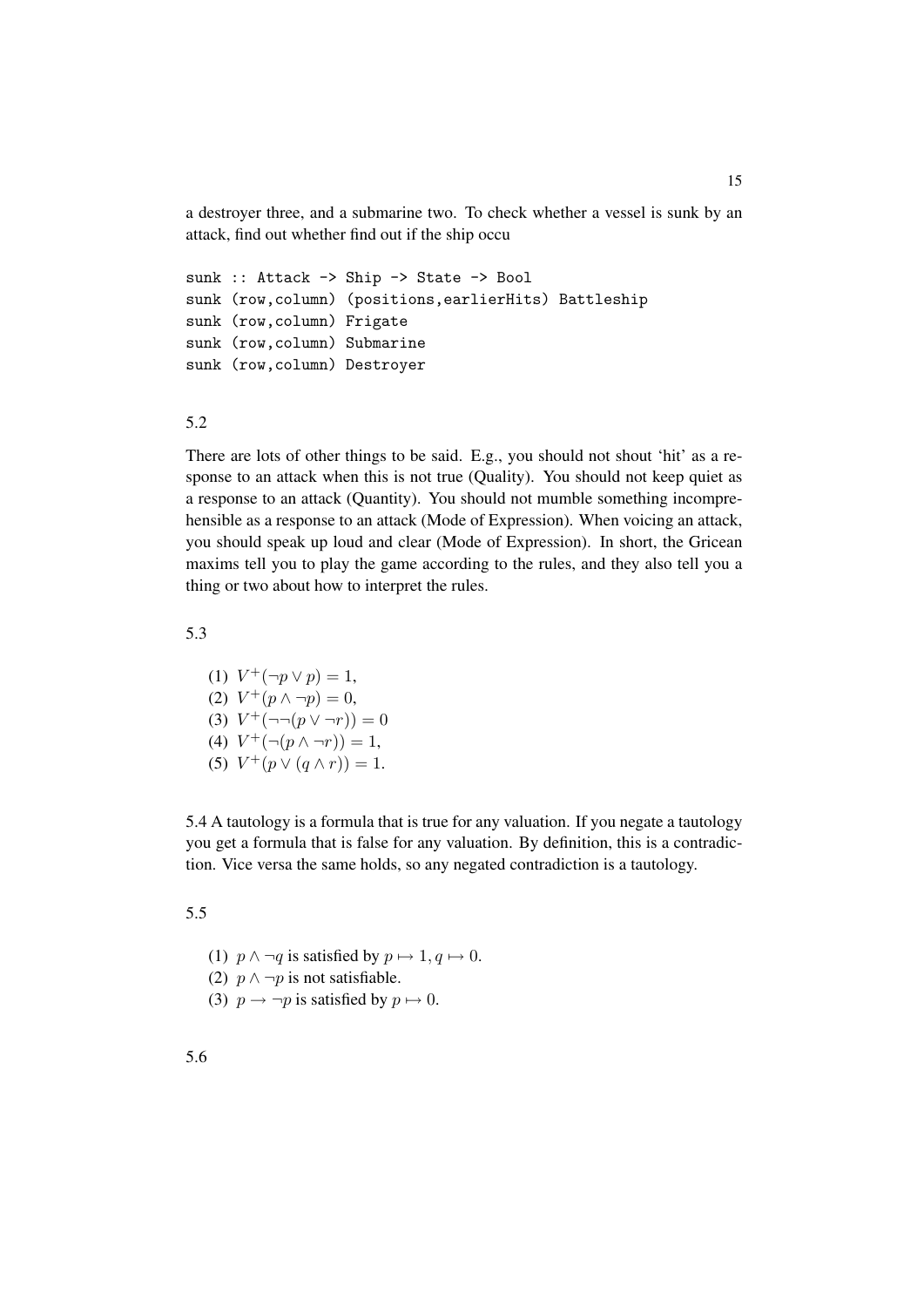- (1)  $\neg\neg p \equiv p$  is true.
- (2)  $p \rightarrow q \equiv \neg p \lor q$  is true.
- (3)  $\neg(p \leftrightarrow q) \equiv \neg p \land q$  is false.

- (1)  $p \models p \lor q$  is true.
- (2)  $p \rightarrow q \models \neg p \rightarrow \neg q$  is false.
- (3)  $\neg q \models p \rightarrow q$  is false.
- (4)  $\neg p, q \rightarrow p \models \neg q$  is true.

5.8 Assume  $F_1 \models F_2$ . This means that every valuation that makes  $F_1$  true makes  $F_2$  true. This in turn means that every valuation that makes  $F_2$  false makes  $F_1$ false. But this means that every valuation that makes  $\neg F_2$  true makes  $\neg F_2$  true. In other words,  $\neg F_2 \models \neg F_1$ .

5.10

impliesL :: [Form] -> Form -> Bool impliesL = implies . Cnj

## 5.11

propEquiv :: Form -> Form -> Bool propEquiv f1 f2 = implies f1 f2 && implies f2 f1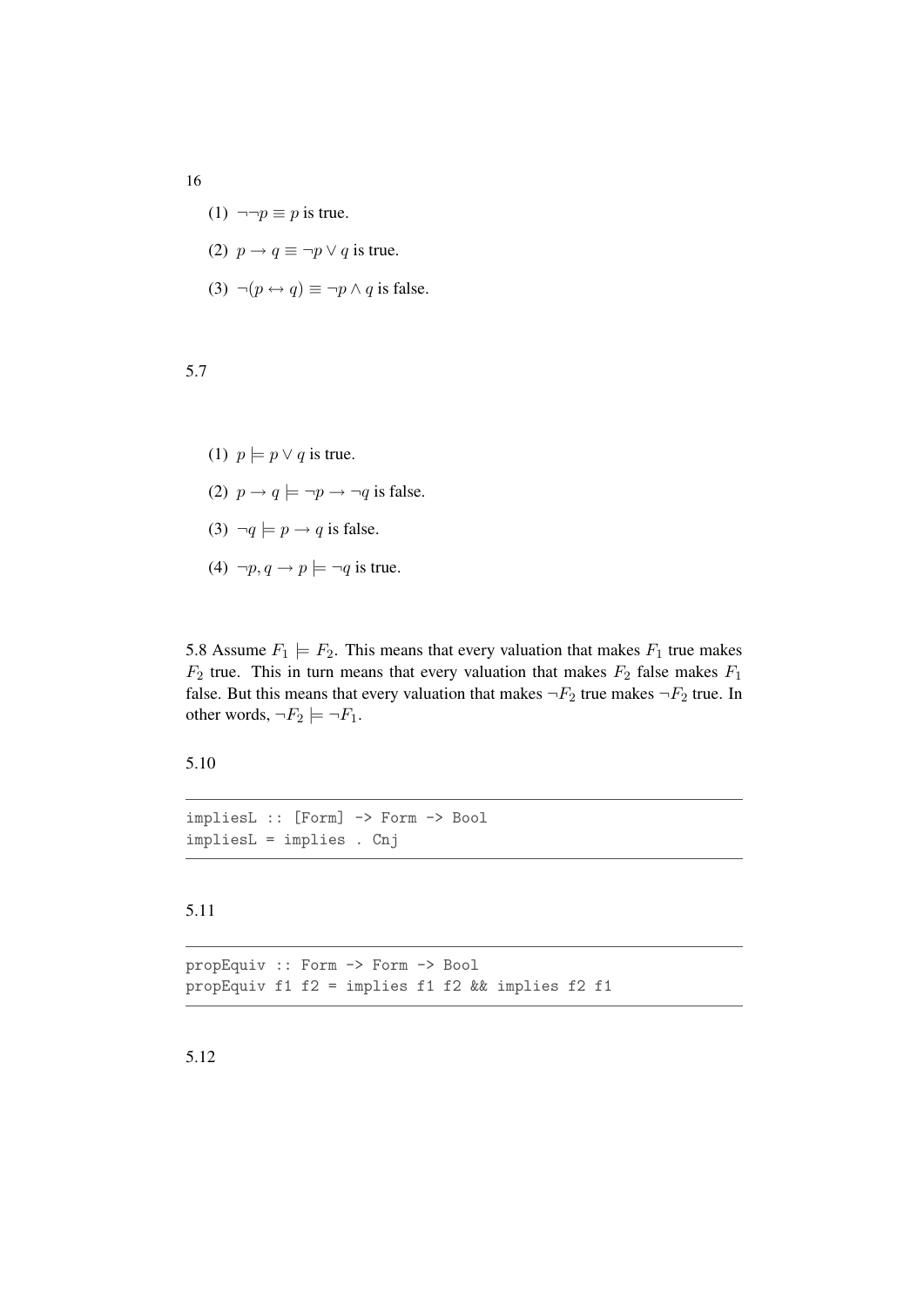```
altEval :: [String] -> Form -> Bool
altEval [] (P c) = FalsealtEval (i:xs) (P c)
     | c == i = True| otherwise = altEval xs (P c)
altEval xs (Ng f) = not (altEval xs f)
altEval xs (Cnj fs) = all (altEval xs) fs
altEval xs (Dsj fs) = any (altEval xs) fs
```
5.13 If colour repetition is allowed there are  $5<sup>4</sup>$  possible settings: five colour choices for the first position times five colour choices for the second position times five colour choices for the third position times five colour choices for the fourth position. If colour repetition is forbidden there are  $5 \times 4 \times 3 \times 2$  settings left. Five choices for the first position, one choice less for the second position because the colour of the first position is ruled out for the second position, and so on.

5.14 The formula for the first position:

 $r_1 \leftrightarrow \neg(y_1 \vee b_1 \vee q_1 \vee o_1)$  $\wedge \quad y_1 \leftrightarrow \neg(r_1 \vee b_1 \vee g_1 \vee o_1)$  $\wedge \quad b_1 \leftrightarrow \neg(r_1 \vee y_1 \vee q_1 \vee o_1)$  $\wedge \quad q_1 \leftrightarrow \neg (r_1 \vee y_1 \vee b_1 \vee o_1)$  $\wedge \quad o_1 \leftrightarrow \neg (r_1 \vee y_1 \vee b_1 \vee g_1).$ 

The formula we are after is the conjunction of the formulas for the four positions.

5.15

First include the function that was given:

```
getColours :: IO [Colour]
getColours = do
              i <- getStdRandom (randomR (0,4))
              j <- getStdRandom (randomR (0,4))
              k \leq getStdRandom (randomR (0,4))
              l <- getStdRandom (randomR (0,4))
              return [toEnum i,toEnum j, toEnum k, toEnum l]
```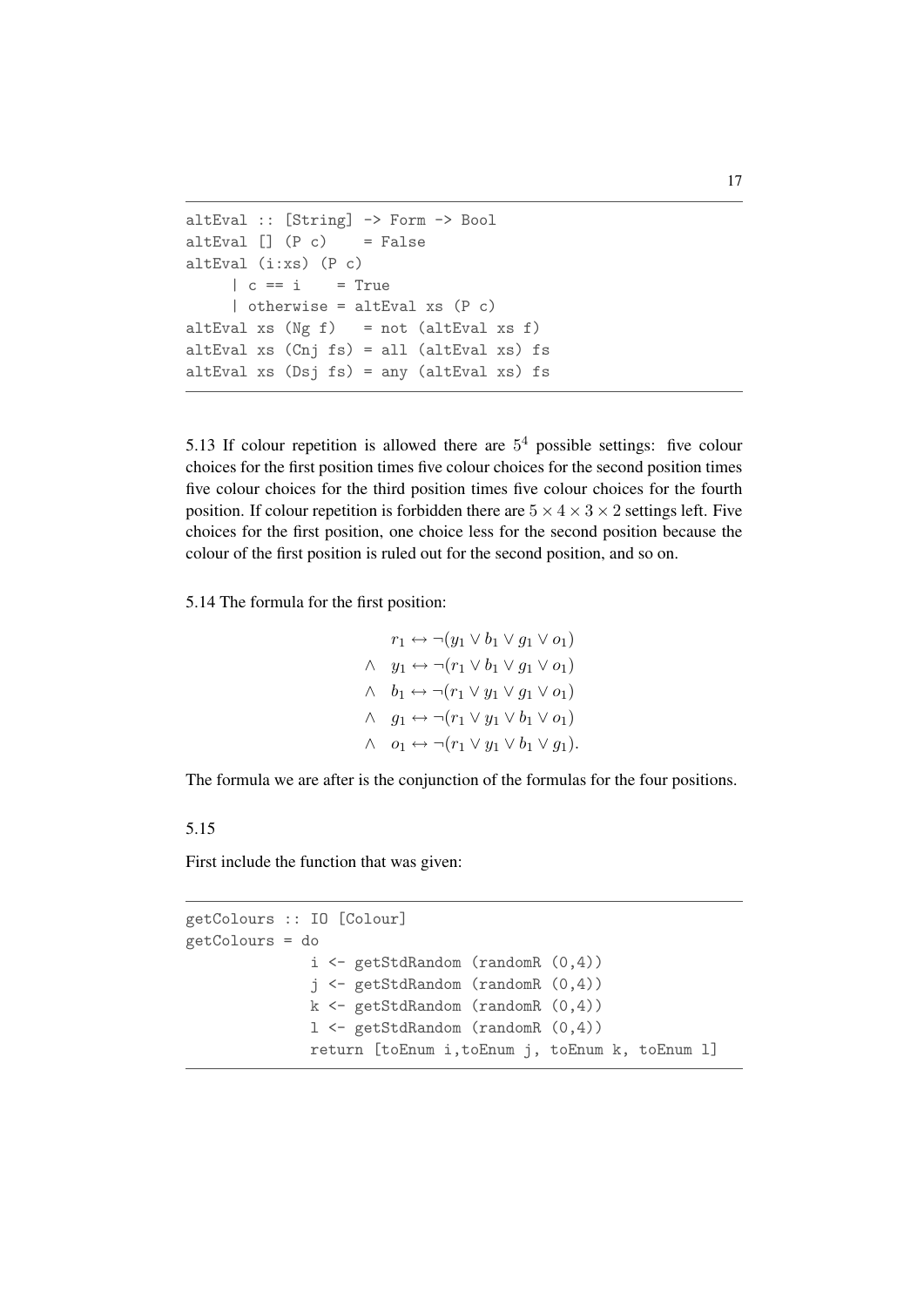Next, define a game for a given secret:

```
playgame :: [Colour] -> IO()
playgame secret =
  do
   putStrLn "Give a sequence of four colours from RGBYO"
   str <- getLine
   let guess = string2pattern str
    in if guess /= secret
       then let answer = reaction secret guess
             in do
                 putStrLn (show answer)
                  putStrLn "Please make another guess"
                  playgame secret
        else putStrLn "correct"
```
Finally, the function that generates a secret and plays the game for that secret.

```
mm :: IO ()
mm = dosecret <- getColours
      playgame secret
```
## 5.16

Stupid guesses are the guesses that are already ruled out by previous feedback. To check this, we have to keep track of the information state. The stupid function checks the guess against the current state, as follows.

```
stupid :: [Pattern] -> Pattern -> Bool
stupid state guess = notElem guess state
```
The initial information state is given by: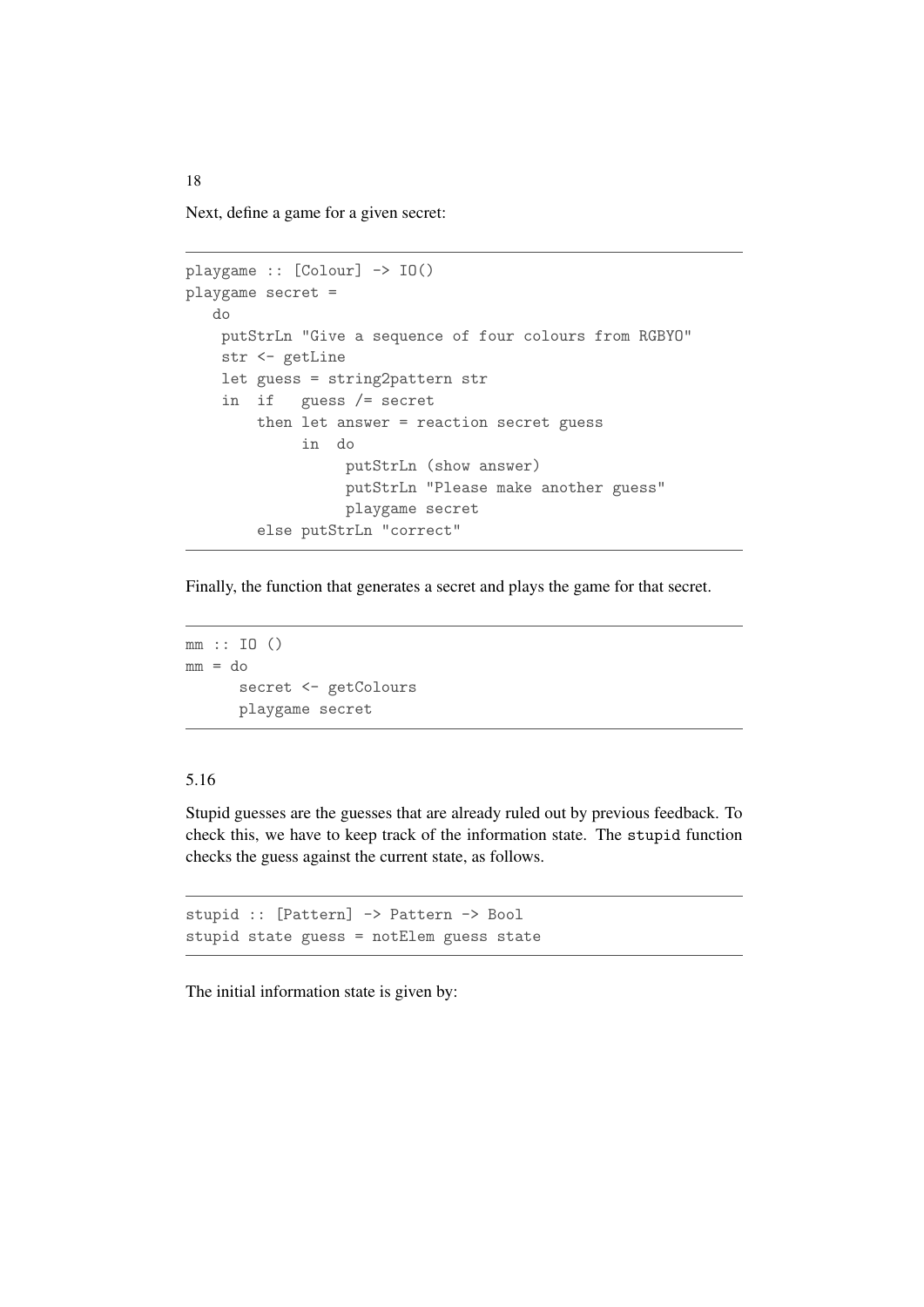```
startState :: [Pattern]
startState = let colours = [minBound..maxBound] in
   [ [c1, c2, c3, c4] | c1 \leftarrow colours, c2 \leftarrow colours,c3 <- colours, c4 <- colours ]
```
New version of the Mastermind game that uses this:

play :: IO() play = play0 startState

```
play0 :: [Pattern] \rightarrow IO()play0 state =
  do
    putStrLn "Give a sequence of four colours from RGBYO"
    str <- getLine
    let guess = string2pattern str
    in do
         if stupid state guess
         then putStrLn "Not very clever"
         else putStrLn "Hmm, clever guess.."
         if guess /= secret
         then let answer = reaction secret guess
              in do
                   putStrLn (show answer)
                   putStrLn "Please make another guess"
                   play0 (updateMM state guess answer)
         else putStrLn "correct"
```
- (1) To see that  $\forall x (Ax \wedge Bx)$  means something stronger than *All A are B*, consider a model with  $A = \{a\}, B = \{a, b\}.$  In this model, *All A are B* is true, but  $\forall x (Ax \wedge Bx)$  is false, for b is a counterexample: an element of the domain of discourse that is  $B$  but not  $A$ .
- (2) To see that  $\exists x (Ax \rightarrow Bx)$  means something weaker than *Some A are B*,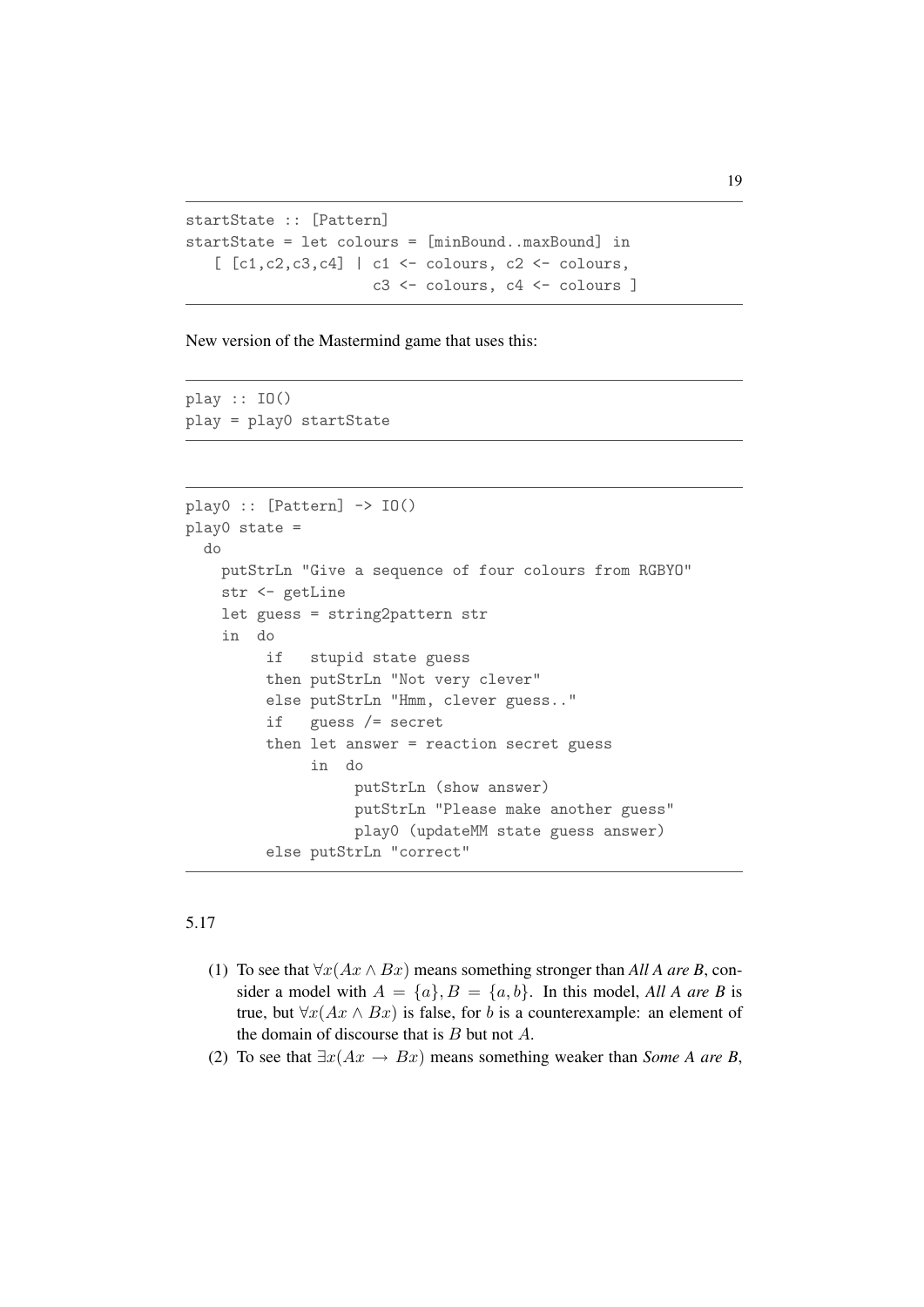consider a model with  $A = \emptyset$  and  $B = \{b\}$ . Then b has the property  $\lambda x.Ax \rightarrow Bx$ , so  $\exists x (Ax \rightarrow Bx)$  is true. But *Some A are B* is false in this model.

#### 5.18

| Someone walks and someone talks.                                                                                             | (5.4) |
|------------------------------------------------------------------------------------------------------------------------------|-------|
| $\exists x (Person x \land Walk x \land \textit{Talk } x)$                                                                   |       |
| No wizard cast a spell or mixed a potion.                                                                                    | (5.5) |
| $\neg \exists x (Wizard \ x \land \exists y \exists z ((Spell \ y \land Cast \ x \ y) \lor (Potion \ z \land Mix \ x \ z)))$ |       |
| Every balad that is sung by a princess is beautiful.                                                                         | (5.6) |
| $\forall x \forall y ((Ballad x \land Princess y \land Sing y x) \rightarrow Beautiful x)$                                   |       |
| If a knight finds a dragon, he fights it.                                                                                    | (5.7) |
| $\forall x \forall y ((\text{Knight } x \land \text{Dragon } y \land \text{Find } x y) \rightarrow \text{Right } x y)$       |       |

#### 5.19

- (1)  $M \models \exists x (Px \land Rxx)$  is true.
- (2)  $M \models \forall x (Px \rightarrow \exists y Rxy)$  is true.
- (3)  $M \models \forall x (\exists y Ryx \rightarrow Rxx)$  is false.

#### 5.20

- (1)  $\models \forall x Px \lor \exists x \neg Px$  is true.
- (2)  $\models \exists x \exists y Rxy \rightarrow \exists x \exists y Ryx$  is false.
- (3)  $\models \forall x Rxx \rightarrow \forall x \exists y Rxy$  is true.
- (4)  $\models \exists x Rxx \rightarrow \forall x \exists y Rxy$  is false.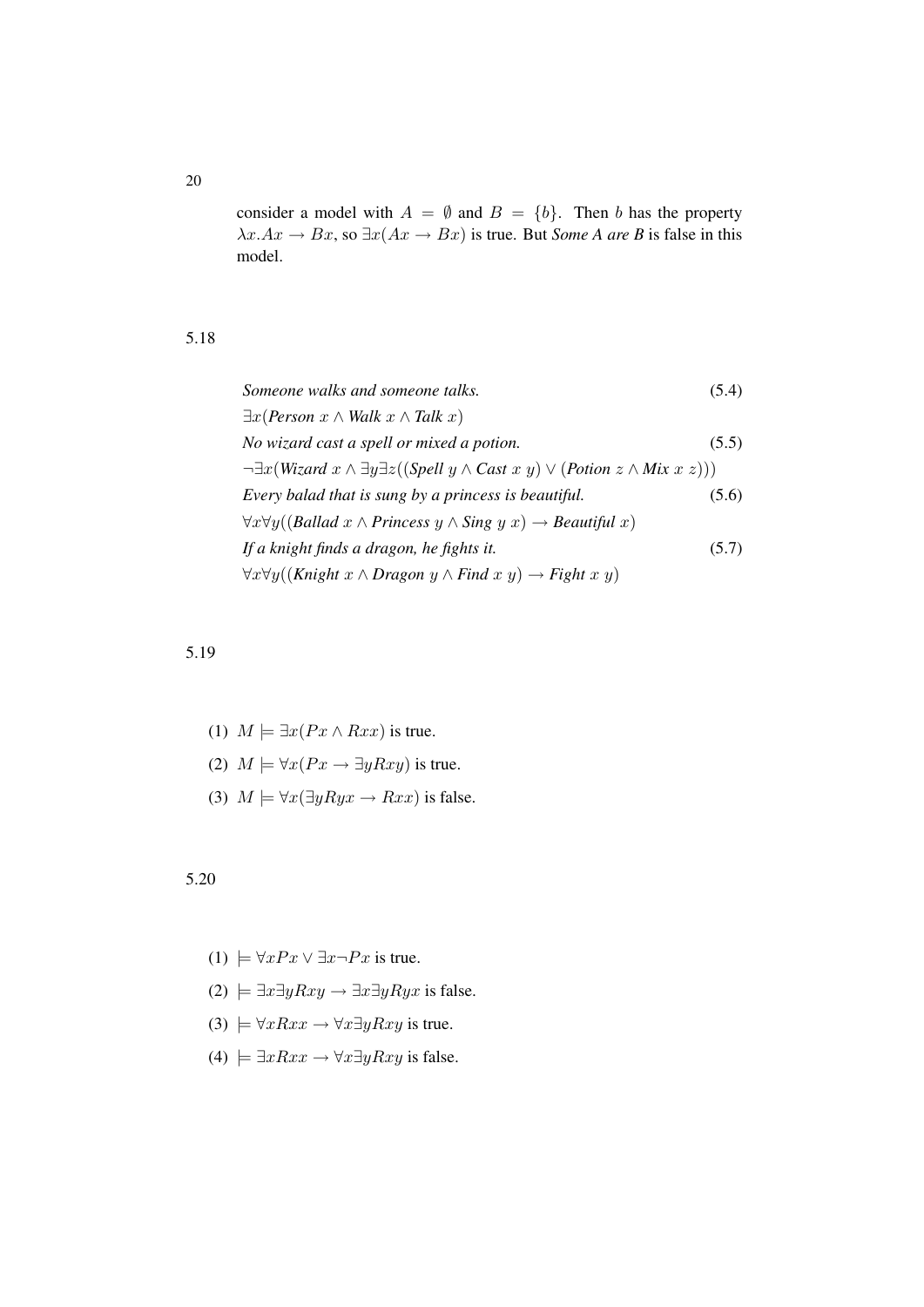5.21 Define  $F_a^v$  as follows.

$$
(P(t))_a^v := P(t_a^v)
$$
  
\n
$$
(R(t_1, t_2))_a^v := R(t_1^v, t_2^v)
$$
  
\n
$$
(S(t_1, t_2, t_3))_a^v := S(t_1^v, t_2^v, t_3^v)
$$
  
\n
$$
(\neg F)_a^v := \neg F_a^v
$$
  
\n
$$
(F_1 \wedge F_2)_a^v := F_1^v \wedge F_2^v
$$
  
\n
$$
(F_1 \vee F_2)_a^v := F_1^v \vee F_2^v
$$
  
\n
$$
(\forall vF)_a^v := \forall vF
$$
  
\n
$$
(\forall uF)_a^v := \forall uF_a^v \text{ for } u \text{ different from } v
$$
  
\n
$$
(\exists vF)_a^v := \exists vF
$$
  
\n
$$
(\exists uF)_a^v := \exists uF_a^v \text{ for } u \text{ different from } v
$$

5.22 Assume that model M has a domain D with a name  $\hat{d}$  for each  $d \in D$ . Use  $F_d^v$  in the new version of the truth definition, where truth is defined for all closed formulas of the language. Note that no variable assignments are needed. Note also that  $a, a_1, \ldots$  are used for constants of the language; this includes the new names of the form  $\hat{d}$ :

$$
M \models P(a) \quad \text{iff} \quad I(a) \in I(P)
$$
\n
$$
M \models R(a_1, a_2) \quad \text{iff} \quad (I(a_1), I(a_2)) \in I(R)
$$
\n
$$
M \models S(a_1, a_2, a_3) \quad \text{iff} \quad (I(a_1), I(a_2), I(a_3)) \in I(S)
$$
\n
$$
M \models a_1 = a_2 \quad \text{iff} \quad I(a_1) = I(a_2)
$$
\n
$$
M \models \neg F \quad \text{iff} \quad \text{it is not the case that } M \models F
$$
\n
$$
M \models (F_1 \land F_2) \quad \text{iff} \quad M \models F_1 \text{ and } M \models F_2
$$
\n
$$
M \models (F_1 \lor F_2) \quad \text{iff} \quad M \models F_1 \text{ or } M \models F_2
$$
\n
$$
M \models \forall vF \quad \text{iff} \quad \text{for all } d \in D \text{ it holds that } M \models F_d^v
$$
\n
$$
M \models \exists vF \quad \text{iff} \quad \text{for at least one } d \in D \text{ it holds that } M \models F_d^v
$$

5.23

5.24

(1)  $\forall x Px \models \exists x Px$  does not hold. On the model with an empty domain,  $\forall x Px$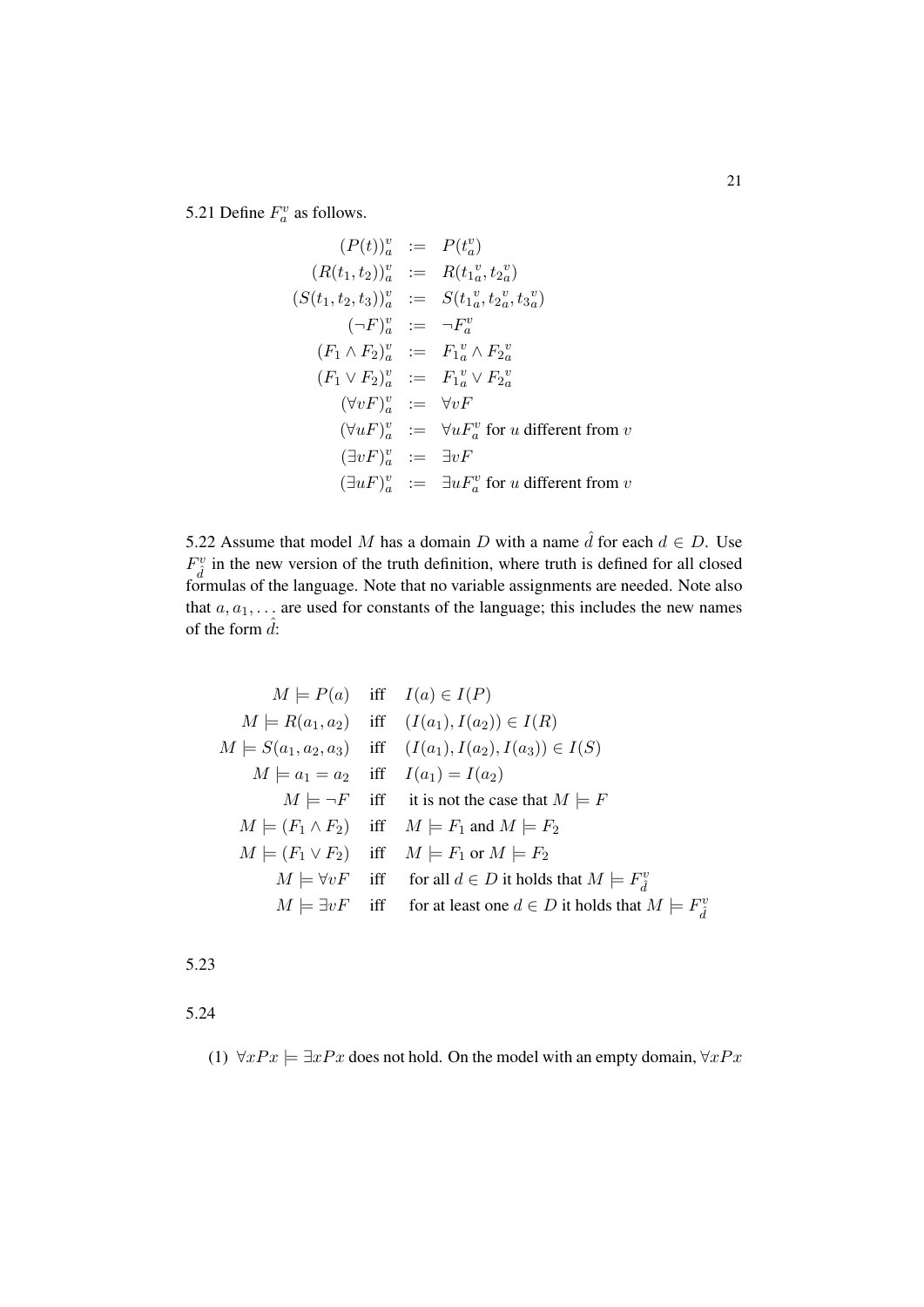is true, but  $\exists xPx$  is false. If we demand that all models have a non-empty domain of discourse, then the statement holds.

- (2)  $\exists x \exists y Rxy \models \exists x Rxx$  does not hold. Consider a model with domain  $\{a, b\}$ , where R is interpreted as  $\{(a, b)\}$ . Then  $\exists x \exists y Rxy$  is true, but  $\exists x Rxx$  is false.
- (3)  $\exists y \forall x Rxy \models \forall x \exists y Rxy$  does hold. If there is something that every woman desires, then for every women there is something she desires.

#### 5.25

- (1)  $\forall x \forall y (Rxy \rightarrow Ryx), Rab \models Rba$ This holds. The first premisse states that  $R$  is symmetric. So if  $Rab$  is true, Rba has to be true as well.
- (2)  $\forall x \forall y (Rxy \rightarrow Ryx), Rab \models Raa$ This does not hold. The first premisse states that  $R$  is symmetric. But symmetry does not imply reflexivity. Consider a model with domain  $\{a, b\}$ and with R interpreted as  $\{(a, b), (b, a)\}.$  Then both premisses are true in this model, but the conclusion is false.

## 5.26

We have seen already that universal statements are translated using implications. The formula says that it holds for everything in the domain of discourse that if it is a boy then there exists a girl that he loves. This correctly expresses the meaning of *Every boy loved a girl*, if we disregard tense.

#### 5.27

Every girl that laughed helped a boy. 
$$
(5.8)
$$
\n $\forall x((Girl \ x \land Laugh \ x) \rightarrow \exists y(Boy \ y \land Help \ x \ y))$ \nNo giant that shaded killed every dwarf.  $(5.9)$ \n $\neg \exists x((Giant \ x \land Shudder \ x) \land \forall y(Dwarf \ y \rightarrow Kill \ x \ y))$ \nEvery princes *loved every dwarf that killed a giant.*  $(5.10)$ \n $\forall x \forall y((Priness \ x \land Dwarf \ y \land \exists z(Giant \ z \land Kill \ y \ z)) \rightarrow Love \ x \ y)$ \nEvery boy admired a girl that no wizard helped.  $(5.11)$ \n $\forall x(Boy \ x \rightarrow \exists y(Girl \ y \land \neg \exists z(Wizard \ z \land Help \ z \ y) \land Admire \ x \ y))$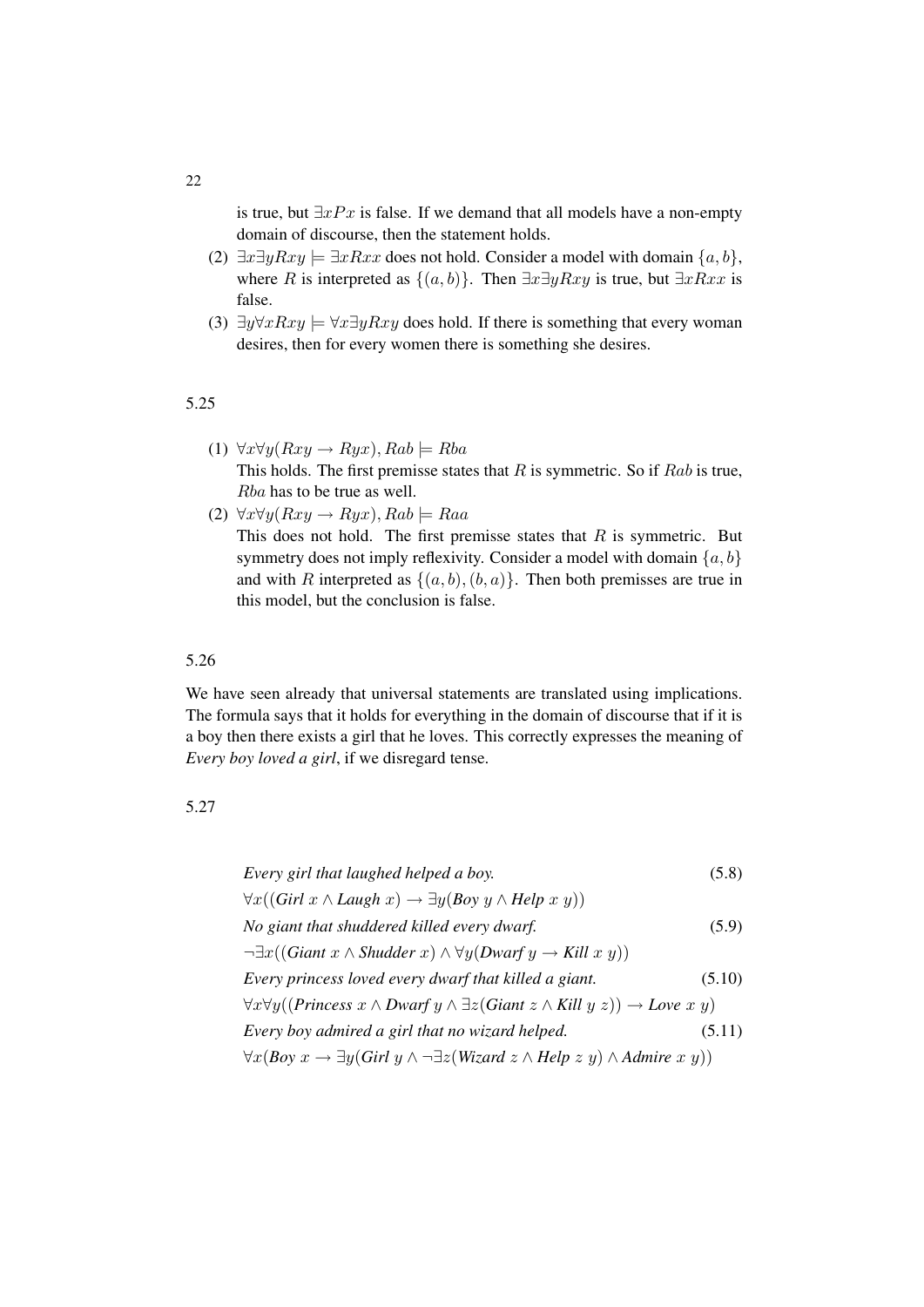Note: there are other solutions, but these are logically equivalent to the formulas given here. This is because the same content can be expressed in predicate logic with different formulas.

5.28 5.29 5.30

5.31

5.32 Mention of a class in a fact:

mention :: Class -> (Class, Class, Bool) -> Bool mention xs  $(ys, zs, _-)$  = elem xs [ys,zs] || elem (opp xs) [ys,zs]

Filter the facts from the knowledge base that mention a class A:

```
filterKB :: Class -> KB -> KB
filterKB xs = filter (mention xs)
```
Report on a class  $A$  by listing what the knowledge base says about  $A$ :

```
report :: KB -> Class -> [Statement]
report kb as = map f2s (filterKB as kb)
```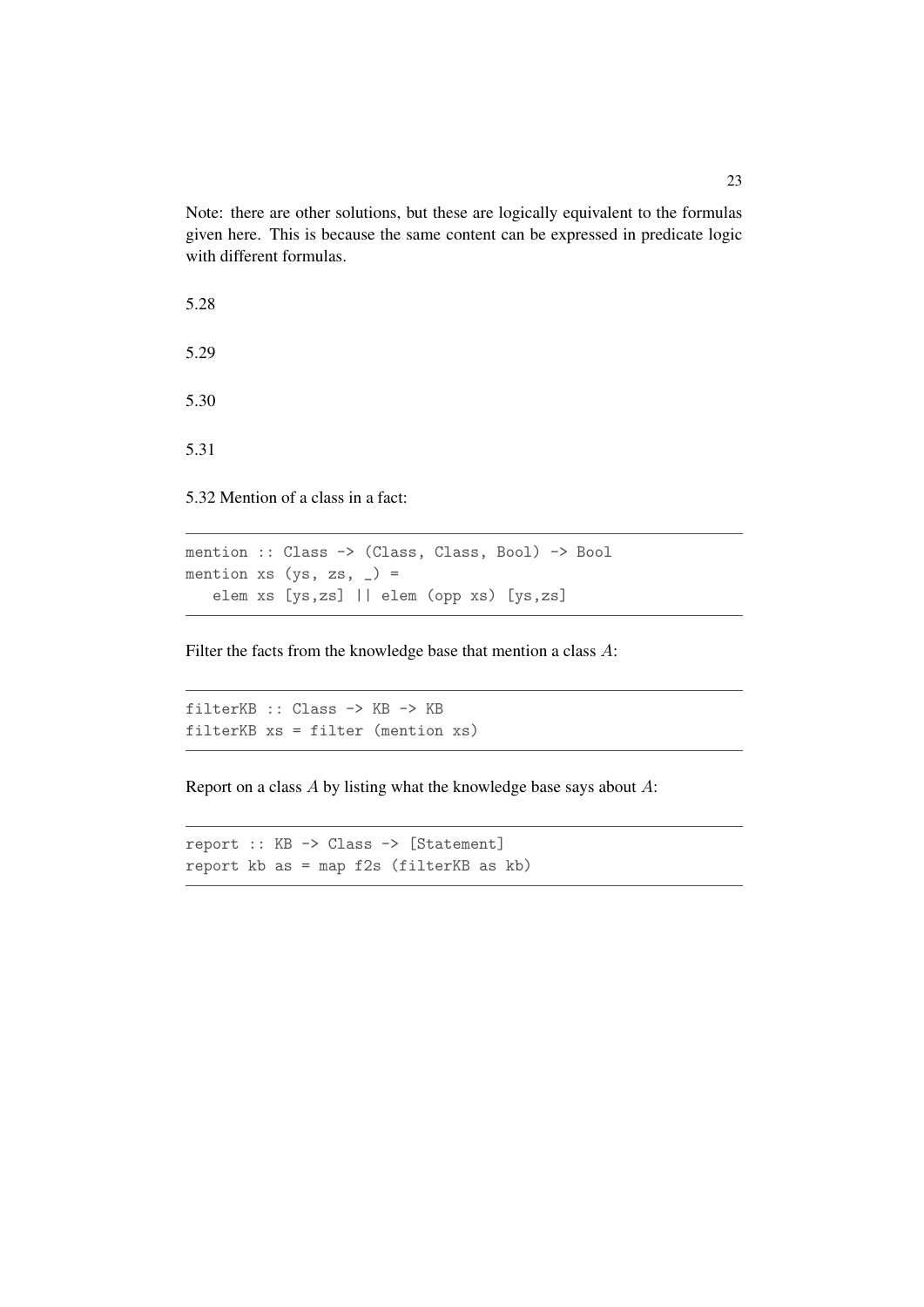#### Solutions to Exercises from Chapter 6

module SolMCWPL where import Model import MCWPL

#### 6.2

The expression (passivize admire) G checks whether the pair (Unspec,G) is in the denotation of admire, and it is not. However, we want to infer that (Unspec, G) is in the relation if  $(x, G)$  with some entity x is in the relation. Up to now, our implementation does not know how to do this inference, so we need to tell it. One way to do that is to build the closure of a relation under moving from some entity x to Unspec:

```
unspecClose :: [(Entity,Entity)] -> [(Entity,Entity)]
unspecClose r = r + [ (Unspec, y) | x <- entities,
                                    y <- entities,
                                   (x,y) 'elem' r ]
                  ++ [ (x,Unspec) | x <- entities,
                                    y <- entities,
                                   (x,y) 'elem' r ]
```
Then we can define a relation like admire as follows:

admire = curry ('elem' (unspecClose  $[(x, G) | x \leftarrow$  entities, person x]))

#### 6.3

passivize :: ThreePlacePred -> TwoPlacePred passivize  $r = \langle x, y \rangle$  > r Unspec x y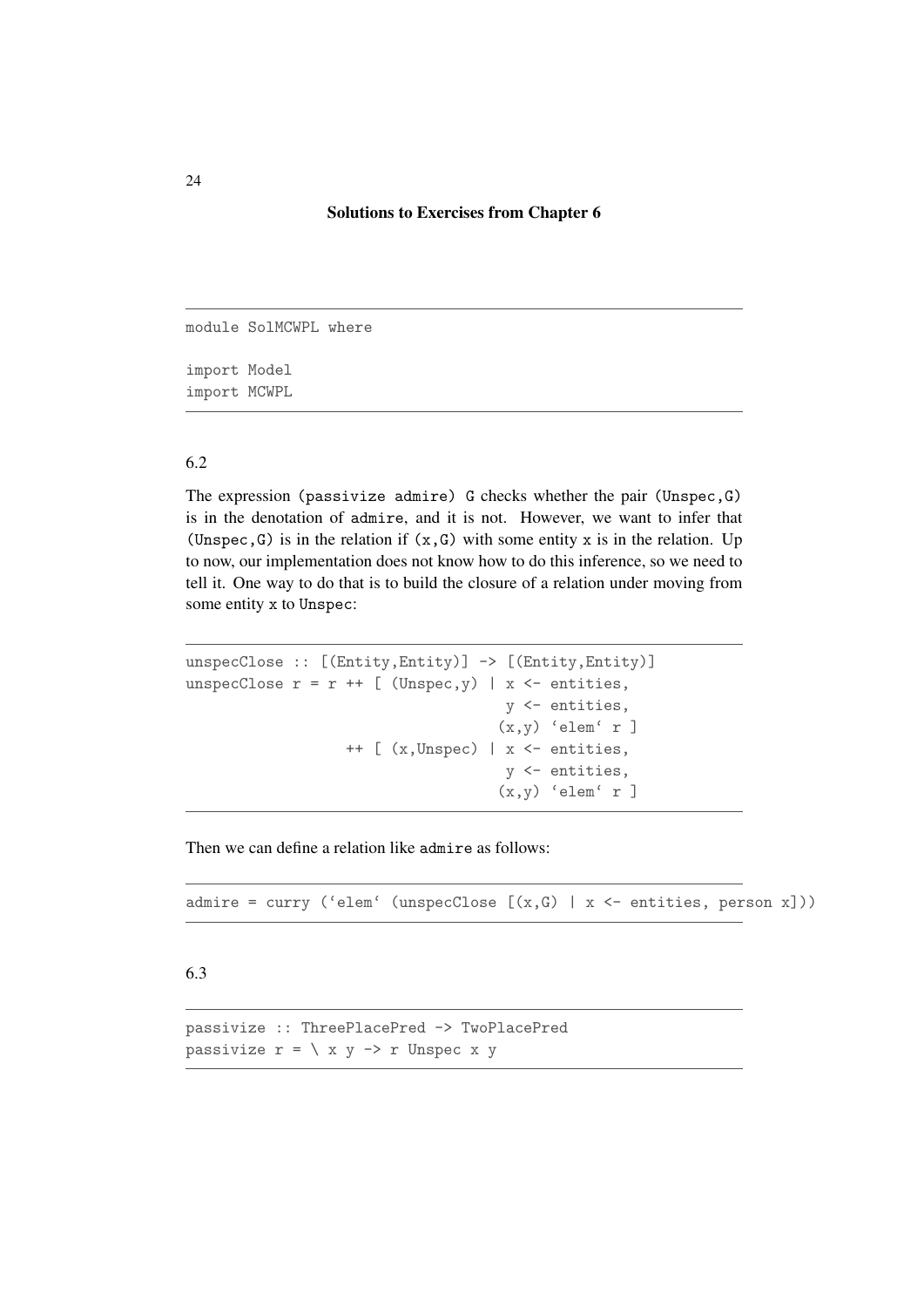```
6.5
```

```
6.7
```

```
checkSentence :: S -> Bool
checkSentence s = evl entities intPreds ...
intPreds :: String -> [Entity] -> Bool
intPreds "girl" = girl
```
## Solutions to Exercises from Chapter 7

```
module SolTCOM where
```
import TCOM

## 7.1

```
tree :: Integer -> [(Integer,Integer)]
tree n = [(n-x, x) | x \leftarrow [0..n] ]treeOfNumbers :: [(Integer,Integer)]
treeOfNumbers = concat [ tree n | n <- [0..] ]
```
7.2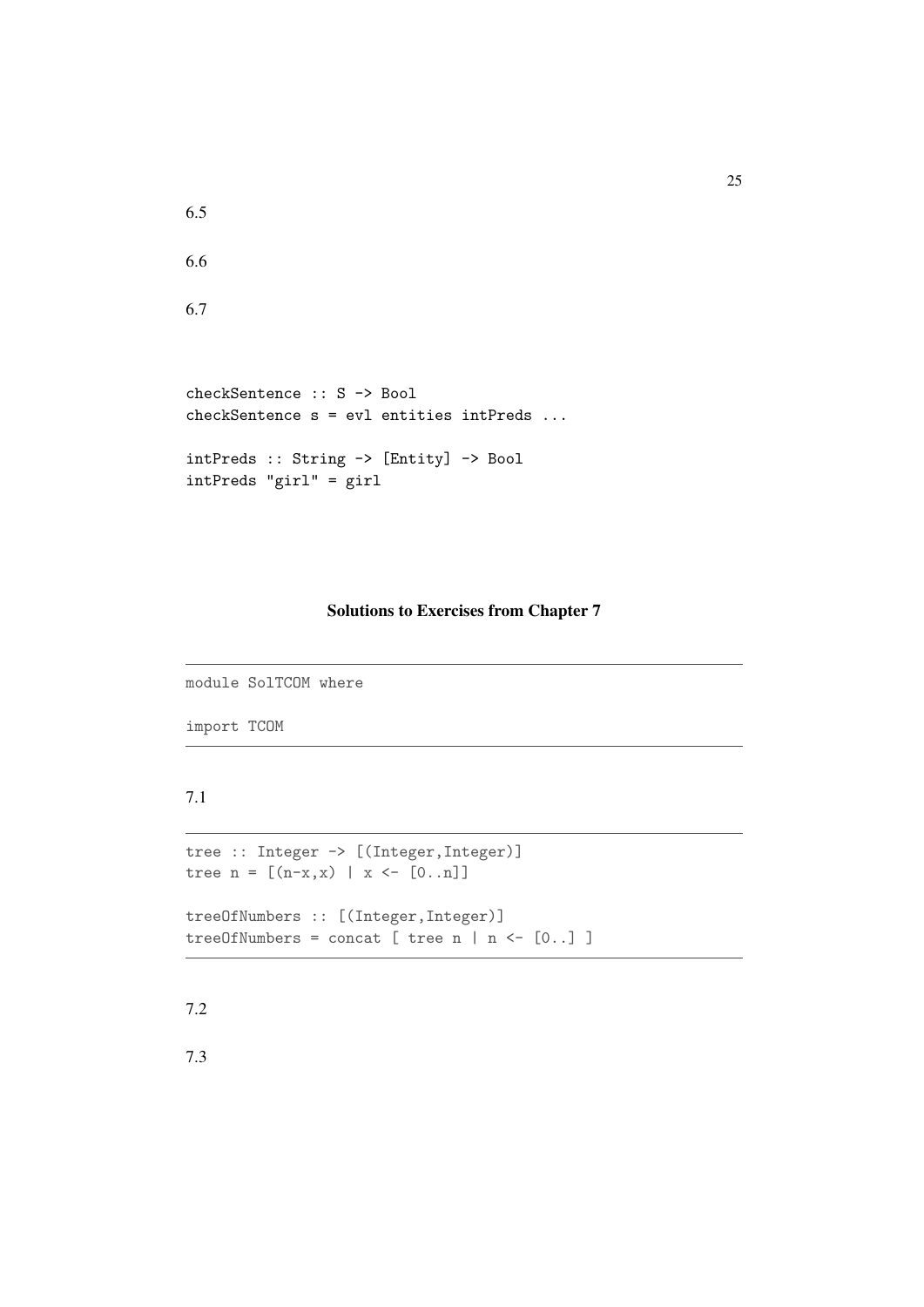```
type Quant = (Integer -> Bool) -> [Integer] -> Bool
check :: Quant -> (Integer,Integer) -> Bool
check q (n,m) = q (\{ x \rightarrow 0 \le x \& x \le m \} [1..n+m]genTree :: Quant -> [(Integer,Integer)]
genTree q = filter (check q) treeOfNumbers
```
Here are two example applications, using the predefined quantifiers from Haskell:

```
SolTCOM> take 10 (genTree all)
[(0,0), (0,1), (0,2), (0,3), (0,4), (0,5), (0,6), (0,7), (0,8), (0,9)]SolTCOM> take 10 (genTree any)
[(0,1),(1,1),(0,2),(2,1),(1,2),(0,3),(3,1),(2,2),(1,3),(0,4)]7.4
7.5
7.6
7.7
7.8
7.9
7.10
7.11
7.12
7.13
7.14
```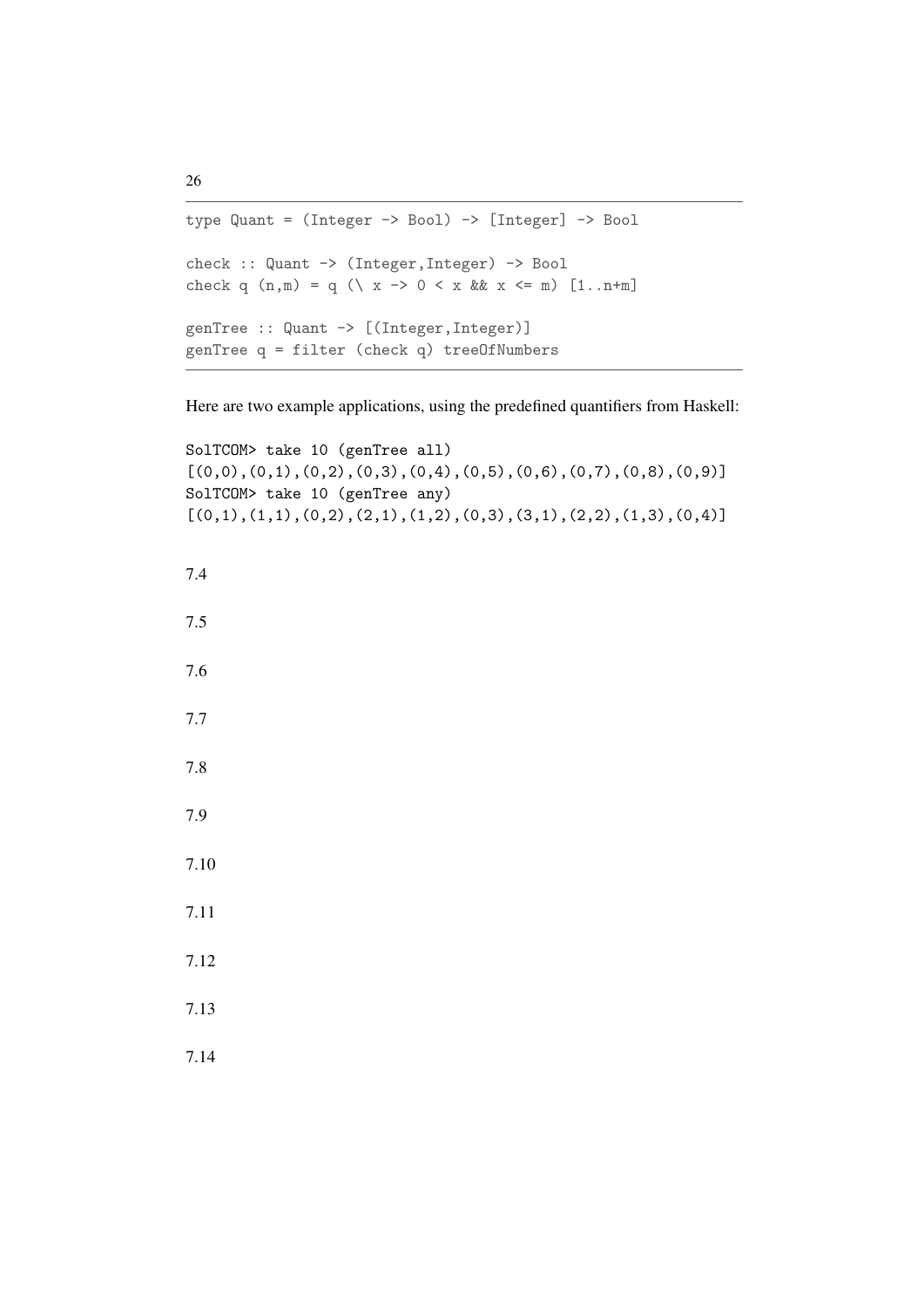7.15 7.16

7.17

7.18

7.19

7.20

7.21

7.22

7.23

7.24

7.25

## Solutions to Exercises from Chapter 8

module SolEAI where import FSynF import Model import Model2 import TCOM import EAI

8.1 A cow would still have four legs. People in the hypothetical situation would say "five", but that does not matter to *us*. *We* know how to call a tail.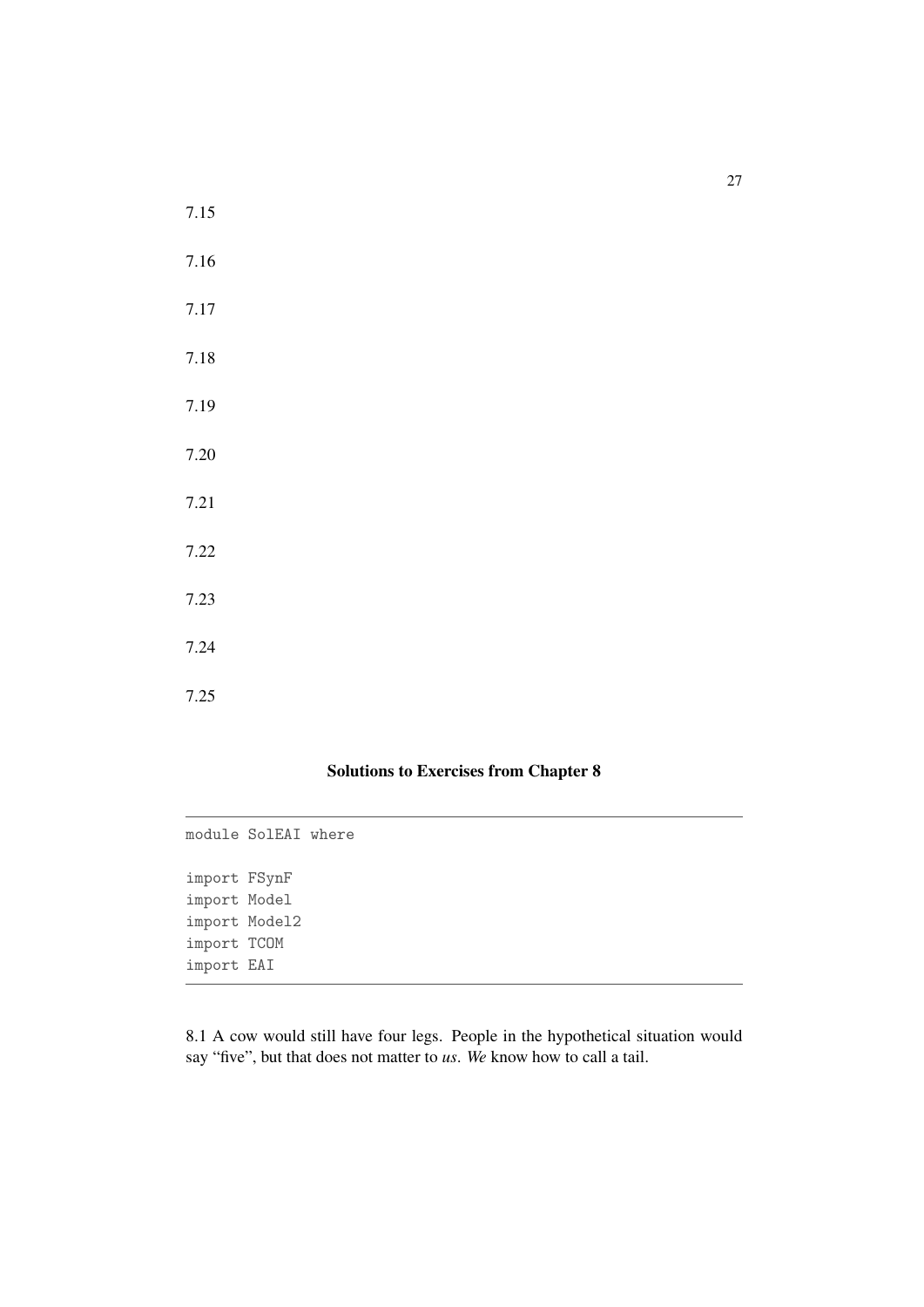```
cnINT :: CN -> World -> Entity -> Bool
cnINT Girl = iGirl
cnINT Princess = iPrincess
intensCN :: CN -> IEntity -> IBool
intensCN = iProp . cnINT
```

```
npINT :: NP -> World -> (Entity -> Bool) -> Bool
npINT np = \ i \rightarrow intNP npintensNP :: NP -> (IEntity -> IBool) -> IBool
intensNP = iPropToB . npINT
```
## Solutions to Exercises from Chapter 9

module SolP where

import P

## 9.1

immdominance :: ParseTree a b -> Rel Pos immdominance  $t = [ (p,q) | (p,q) <$ - properdominance  $t$ , not (any (inbetween p q) (pos t)) ] where inbetween p q  $r = (p,r)$  'elem' (properdominance t) && (r,q) 'elem' (properdominance t)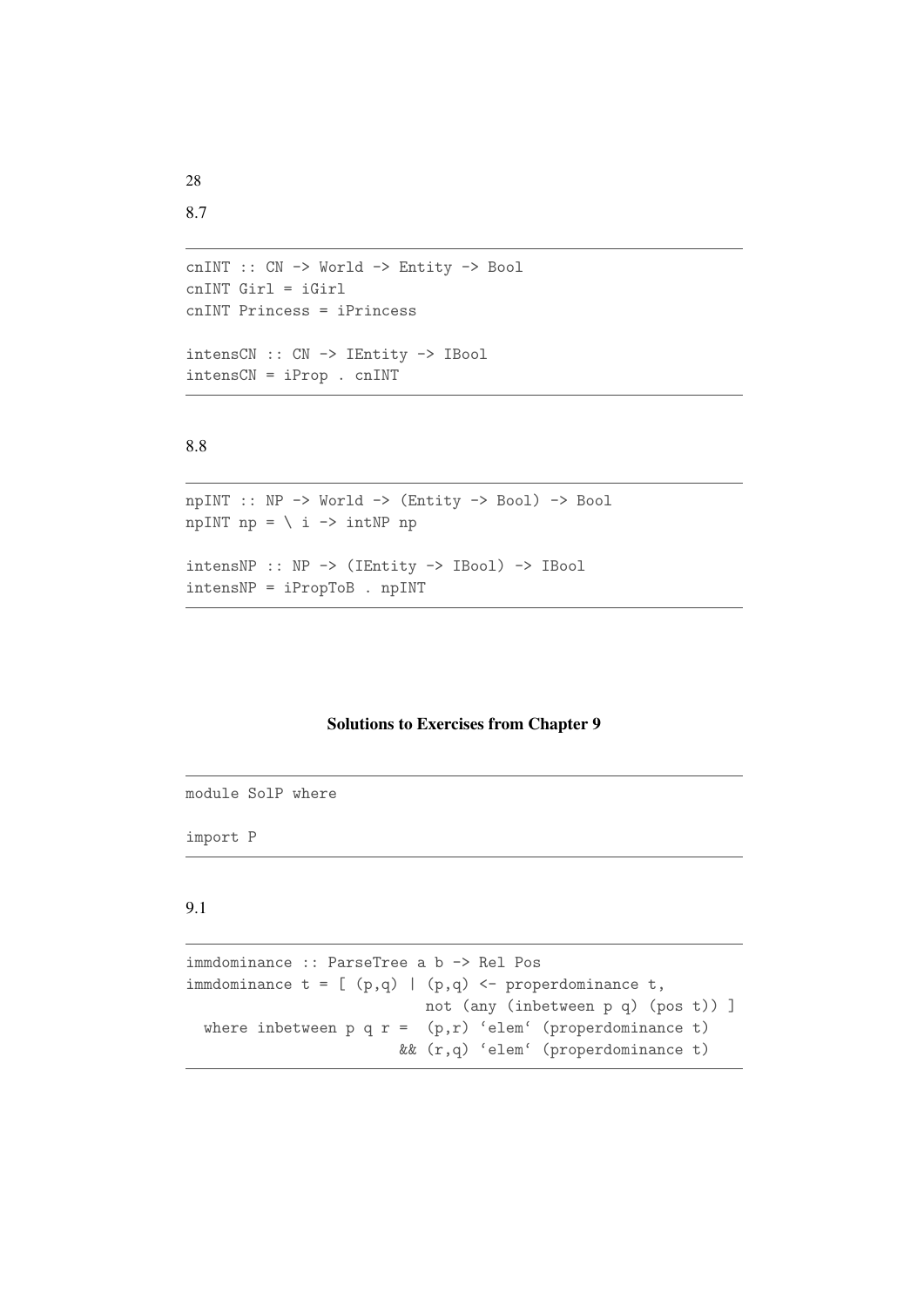For (1), assume that p dominates q. Then clearly, no sister of p dominates q. It follows that p does not c-command q. Thus, (1) follows from p c-commands q by contraposition.

For (2), we reason again by contraposition. Suppose q dominates p. Then there is no sister of p that dominates q. Therefore, p does not c-command q.

Same recipe for  $(3)$ . Assume the lowest branching node that dominates p does not dominate q. Then no sister of  $p$  dominates  $q$ . Therefore,  $p$  does not c-command  $q$ .

#### 9.3

mutualcCommand :: ParseTree a b -> Rel Pos mutualcCommand  $t = [ (p,q) | (p,q) < -c$ Command t, (q,p) 'elem' cCommand t ]

Here is why mutual c-command and sisterhood coincide:

Assume p and q c-command each other. Since p c-commands q, p has a sister r that dominates q. Moreover, it has to hold that  $r$  and  $q$  are the same: if  $r$  would properly dominate q, then q could not have a sister that dominates  $p$ , which contradicts the fact that q does have such a sister because it c-commands p. Therefore  $r = q$ , and since  $p$  and  $r$  are sisters,  $p$  and  $q$  are sisters.

The other direction is even more straightforward: if  $p$  and  $q$  are sisters, then there trivially exists a position that is sister of  $p$  and dominates  $q$  (namely  $q$  itself), and a position that is sister of q and dominates p (namely p itself). Thus, p and q c-command each other.

#### 9.4

A position p *immediately precedes* a position q in a tree if p precedes q and there is no position  $r$  such that  $p$  precedes  $r$  and  $r$  precedes  $q$ .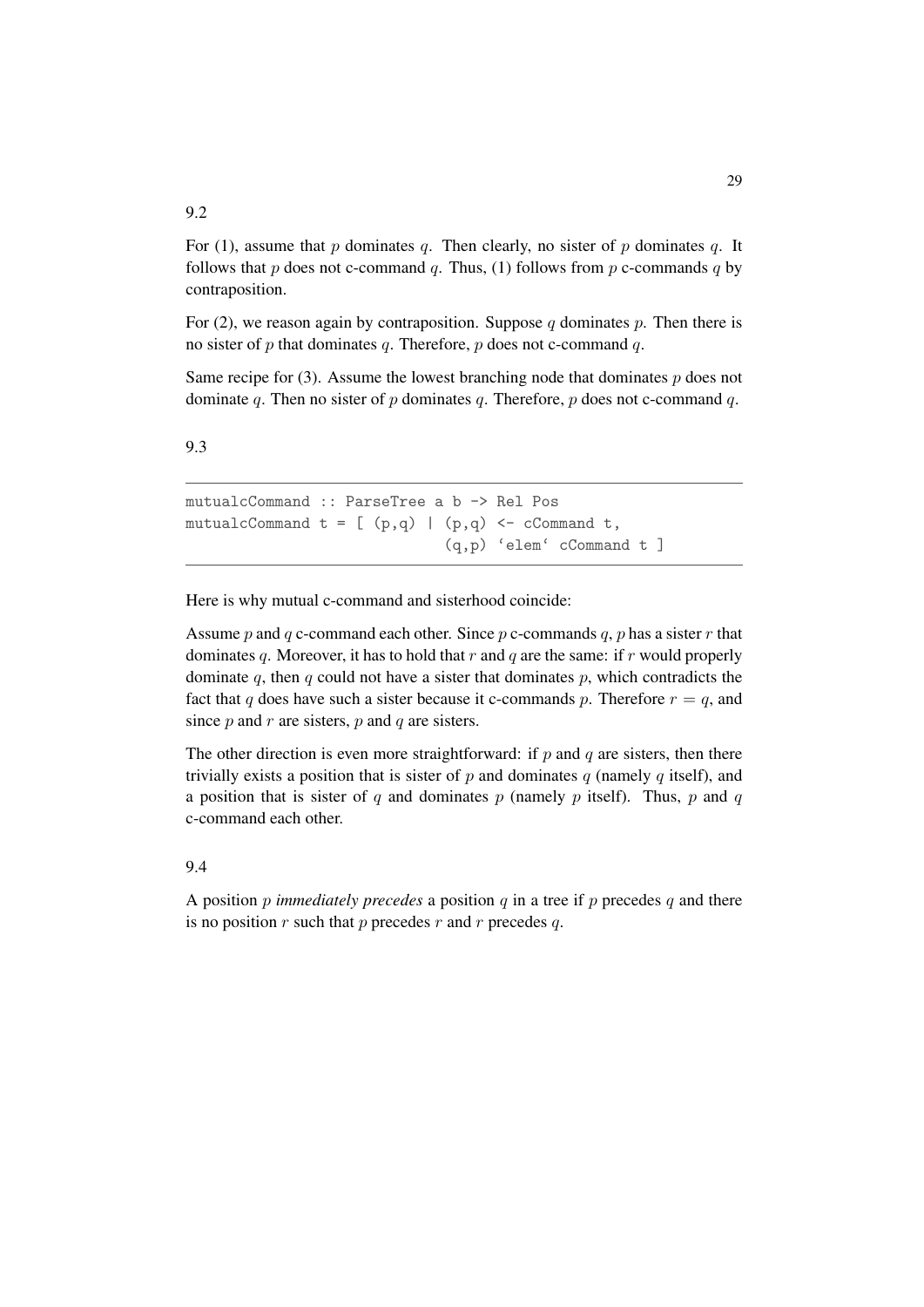```
immprecedence :: ParseTree a b -> Rel Pos
immprecedence t = [ (p,q) | (p,q) < - precedence t,
                           not (any (inbetween p q) (pos t)) ]
 where inbetween p q r = (p,r) 'elem' (precedence t)
                        && (r,q) 'elem' (precedence t)
```

```
command :: ParseTree a b -> Rel Pos
command t = [ (p,q) | p \leftarrow pos t,q \leftarrow pos t,
                       (p,q) 'notElem' (dominance t),
                       (q,p) 'notElem' (dominance t),
                       ([],p) 'elem' (dominance t),
                       ([],q) 'elem' (dominance t) ]
```
9.6

9.7

9.8

9.9

9.10

9.11

9.12

9.13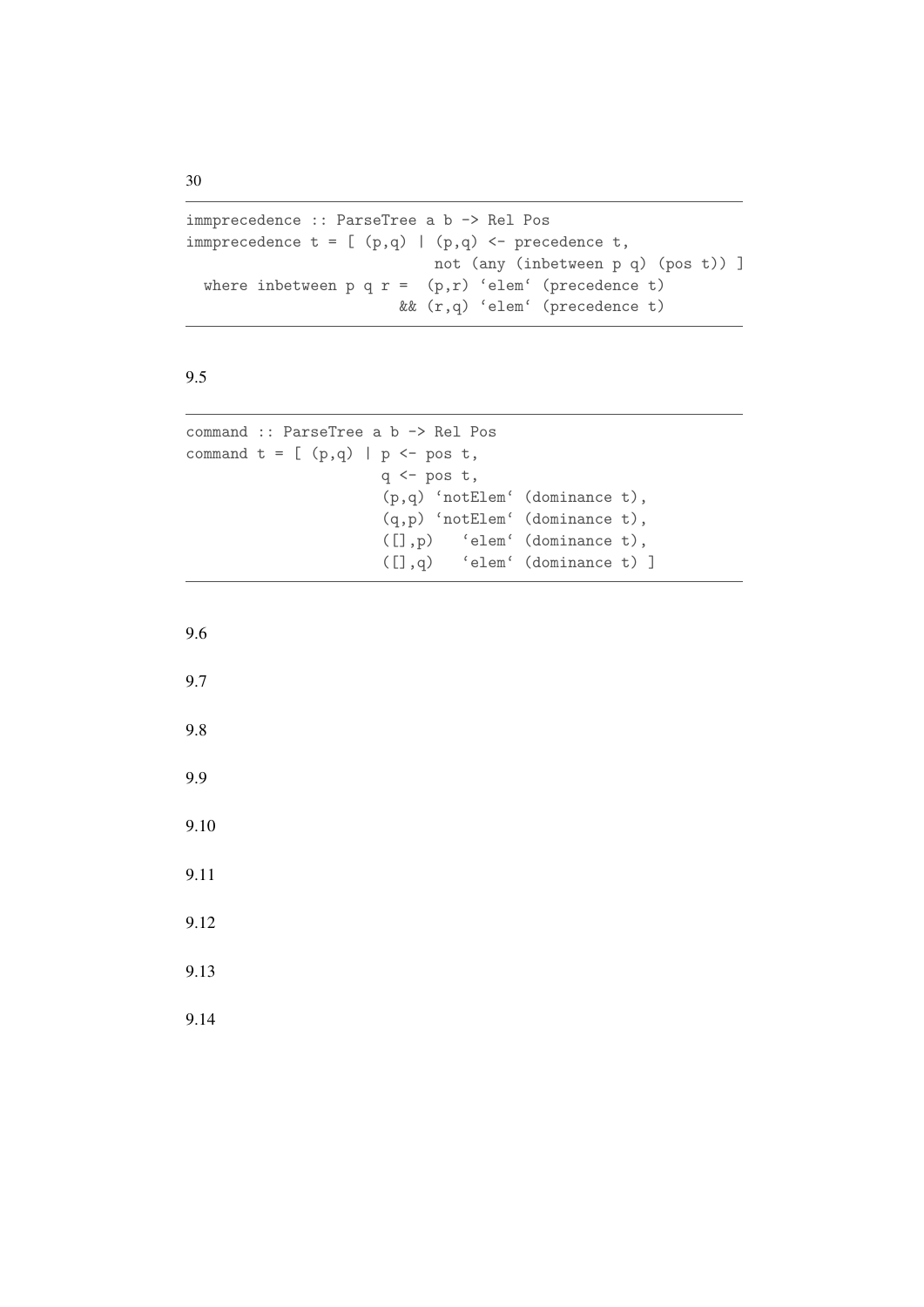9.16

## Solutions to Exercises from Chapter 10

|             | module SolHRAS where |  |
|-------------|----------------------|--|
| import HRAS |                      |  |
| 10.1        |                      |  |
| 10.2        |                      |  |
| 10.3        |                      |  |
| 10.4        |                      |  |
| 10.5        |                      |  |

## Solutions to Exercises from Chapter 11

module SolCPSS where

import CPSS

## 11.1

Both are of type  $((e \rightarrow t) \rightarrow t) \rightarrow t$ .

 $\llbracket \_\_\_\_\_\_\_\_\_\_\_\_\_\_\_\_\_\_\_\_\_\_\_\_\_$  $\llbracket \text{Alice helped} \_\ \rrbracket = \lambda \mathcal{Q} \mapsto \left( \mathcal{Q} \left( \lambda x \mapsto \left( \text{(Help } x\right) a\right) \right) \right)$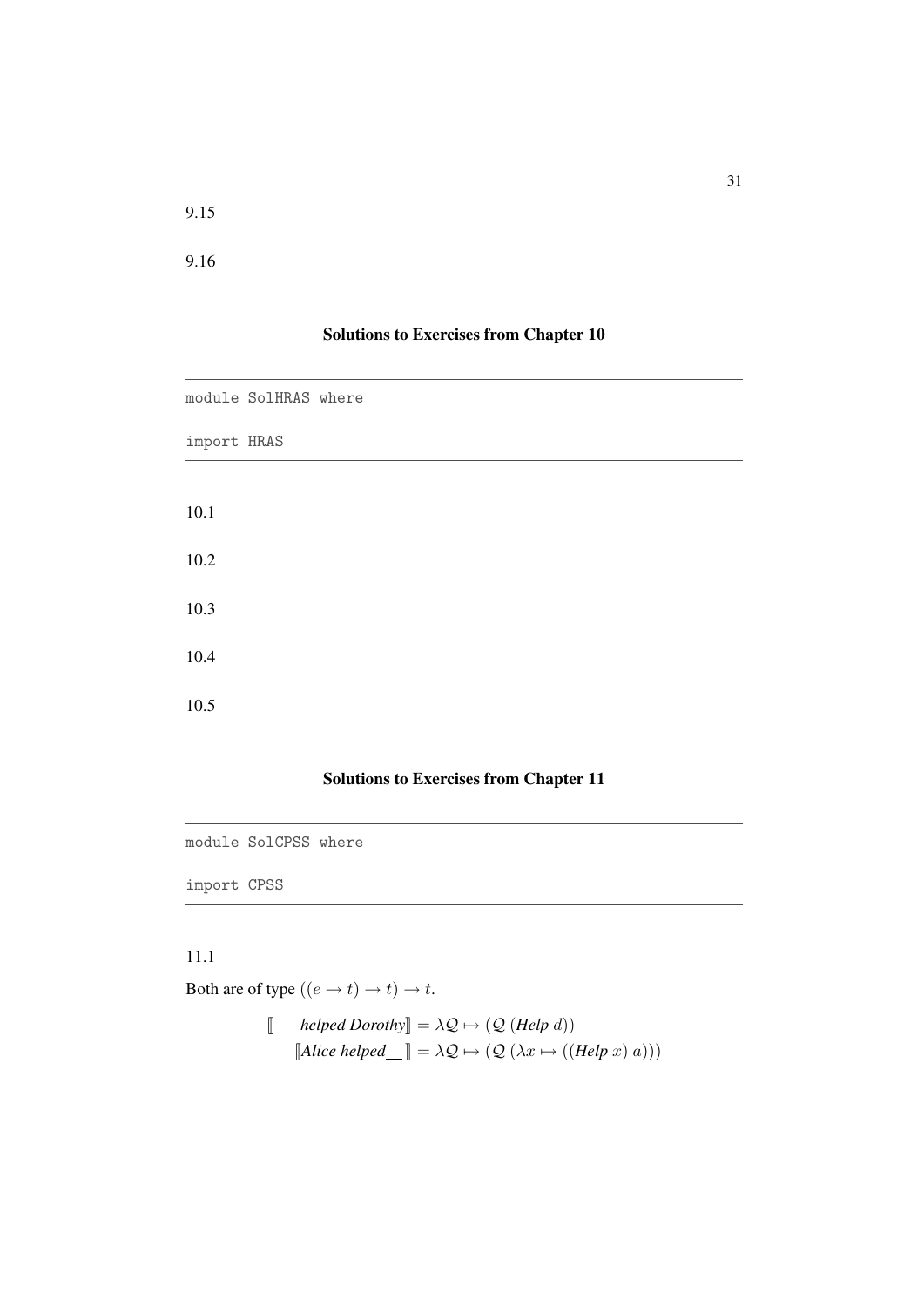The types for adjectives are the following:

| value type | continuation type | computation type                                                                                      |  |  |
|------------|-------------------|-------------------------------------------------------------------------------------------------------|--|--|
|            |                   | $(e \to t) \to (e \to t)$ $((e \to t) \to (e \to t)) \to t$ $(((e \to t) \to (e \to t)) \to t) \to t$ |  |  |

## 11.3

In order to compute the meaning of *Everyone admired Goldilocks*, first compute the meaning of the VP *admired Goldilocks*. This is parallel to the meaning computation of *helped Dorothy* on page 299, so we just give the result:

$$
[admixed Goldilocks] = \lambda k \mapsto (k (Admire g))
$$

Next, this VP meaning is applied to the meaning of *everyone*:

the control of the control of the control of

$$
\boxed{(\llbracket \text{admired Goldilocks} \rrbracket \llbracket \text{everyone} \rrbracket)} \\
= \lambda k \mapsto (\llbracket \text{everyone} \rrbracket (\lambda n \mapsto (\llbracket \text{admired Goldilocks} \rrbracket (\lambda m \mapsto (k (m n))))) \\
= \lambda k \mapsto (\llbracket \text{everyone} \rrbracket (\lambda n \mapsto ((\lambda k' \mapsto (k' (Admire g))) (\lambda m \mapsto (k (m n))))) \\
\stackrel{\beta}{\longrightarrow} \lambda k \mapsto (\llbracket \text{everyone} \rrbracket (\lambda n \mapsto (k ((Admire g) n)))) \\
= \lambda k \mapsto ((\lambda k' \mapsto \forall x ((\text{Person } x) \to (k' x))) (\lambda n \mapsto (k ((Admire g) n)))) \\
\stackrel{\beta}{\longrightarrow} \lambda k \mapsto \forall x ((\text{Person } x) \to (k ((Admire g) x)))
$$

In order to compute the meaning of *Goldilocks admired someone*, again start with computing the VP meaning:

$$
\boxed{(\boxed{admired} \boxed{[someone]} )}
$$
\n
$$
= \lambda k \mapsto (\boxed{[\text{someone}]} (\lambda n \mapsto (\boxed{[\text{admired}]} (\lambda m \mapsto (k (m n)))))
$$
\n
$$
= \lambda k \mapsto (\boxed{[\text{someone}]} (\lambda n \mapsto ((\lambda k' \mapsto (k' \text{Admire})) (\lambda m \mapsto (k (m n)))))
$$
\n
$$
\xrightarrow{\beta} \lambda k \mapsto (\boxed{[\text{someone}]} (\lambda n \mapsto (k (\text{Admire} n))))
$$
\n
$$
= \lambda k \mapsto ((\lambda k' \mapsto \exists x ((\text{Person } x) \wedge (k' x))) (\lambda n \mapsto (k (\text{Admire} n))))
$$
\n
$$
\xrightarrow{\beta} \lambda k \mapsto \exists x ((\text{Person } x) \wedge (k (\text{Admire} x)))
$$

Next, apply this VP meaning to the meaning of *Goldilocks* (we use (P x) as ab-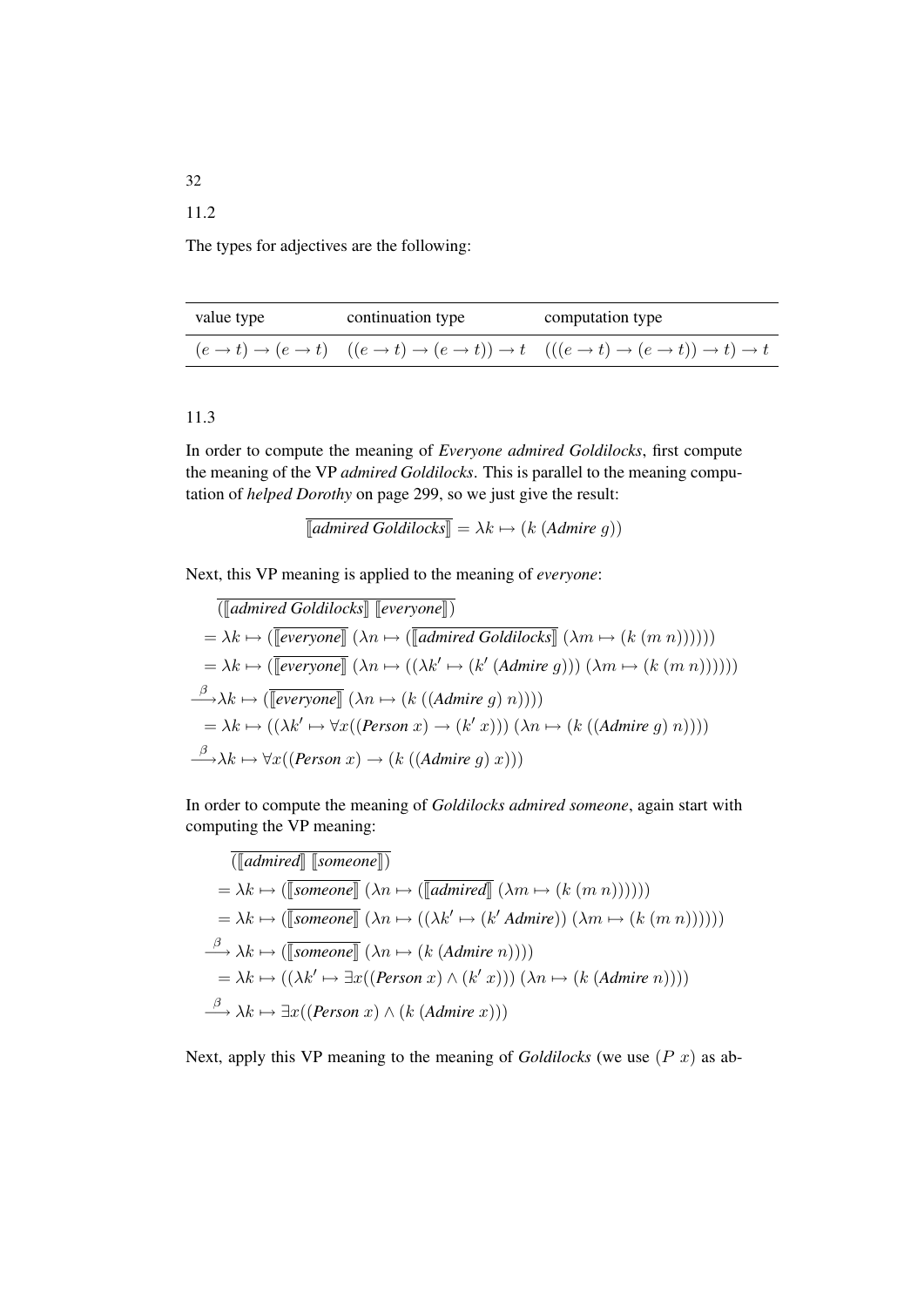breviation of (*Person x*) and  $(A x)$  as abbreviation of  $(Admire x)$ ):

$$
\boxed{(\boxed{admired someone} \boxed{Goldilocks} \boxed{)}}
$$
\n
$$
= \lambda k \mapsto (\boxed{Goldilocks} \boxed{(\lambda n \mapsto (\boxed{admired someone} \boxed{(\lambda m \mapsto (k (m n)))})))}
$$
\n
$$
= \lambda k \mapsto (\boxed{[\overline{G \cdot}]} (\lambda n \mapsto (\lambda k' \mapsto \exists x ((P x) \land (k' (A x))) (\lambda m \mapsto (k (m n)))))
$$
\n
$$
\xrightarrow{\beta} \lambda k \mapsto (\boxed{[\overline{G \cdot}]} (\lambda n \mapsto \exists x ((P x) \land (k ((A x) n)))))
$$
\n
$$
= \lambda k \mapsto ((\lambda k' \mapsto (k' g)) (\lambda n \mapsto \exists x ((P x) \land (k ((A x) n)))))
$$
\n
$$
\xrightarrow{\beta} \lambda k \mapsto \exists x ((P x) \land (k ((A x) g)))
$$

11.6

Again we use (P x) as abbreviation of (*Person* x).

$$
\overline{(\llbracket \text{helped} \rrbracket \llbracket \text{someone} \rrbracket)}\n= \lambda k \mapsto (\overline{\llbracket \text{helped} \rrbracket} (\lambda m \mapsto (\overline{\llbracket \text{someone} \rrbracket} (\lambda n \mapsto (k (m n)))))\n= \lambda k \mapsto (\overline{\llbracket \text{helped} \rrbracket} (\lambda m \mapsto ((\lambda k' \mapsto \exists x ((P x) \land (k' x))) (\lambda n \mapsto (k (m n)))))\n= \lambda k \mapsto (\overline{\llbracket \text{helped} \rrbracket} (\lambda m \mapsto \exists x ((P x) \land (k (m x)))))\n= \lambda k \mapsto ((\lambda k' \mapsto (k' \text{ Help})) (\lambda m \mapsto \exists x ((P x) \land (k (m x)))))\n\stackrel{\beta}{\longrightarrow} \lambda k \mapsto \exists x ((P x) \land (k (\text{Help } x)))
$$

$$
\overline{\langle[\![{helped\;someone}]\!]}\begin{aligned}\n&= \lambda k \mapsto (\overline{\langle[\![{helped\;someone}]\!]}\!] \text{ (}\lambda m \mapsto (\overline{\langle[\![{everyone}]\!]}\!] \text{ (}\lambda n \mapsto (k (m n)))))\n\end{aligned})
$$
\n
$$
= \lambda k \mapsto (\overline{\langle[\![{h, s}]\!]} \text{ (}\lambda m \mapsto ((\lambda k' \mapsto \forall x ((P x) \to (k' x))) (\lambda n \mapsto (k (m n)))))\n\end{aligned})
$$
\n
$$
\xrightarrow{\beta} \lambda k \mapsto (\overline{\langle[\![{h, s}]\!]} \text{ (}\lambda m \mapsto \forall x ((P x) \to (k (m x)))))\n\end{aligned})
$$
\n
$$
= \lambda k \mapsto ((\lambda k' \mapsto \exists y ((P y) \land (k (Help y)))) (\lambda m \mapsto \forall x ((P x) \to (k (m x)))))\n\begin{aligned}\n&\stackrel{\beta}{\longrightarrow} \lambda k \mapsto \exists y ((P y) \land \forall x ((P x) \to (k ( (Help y) x))))\n\end{aligned})
$$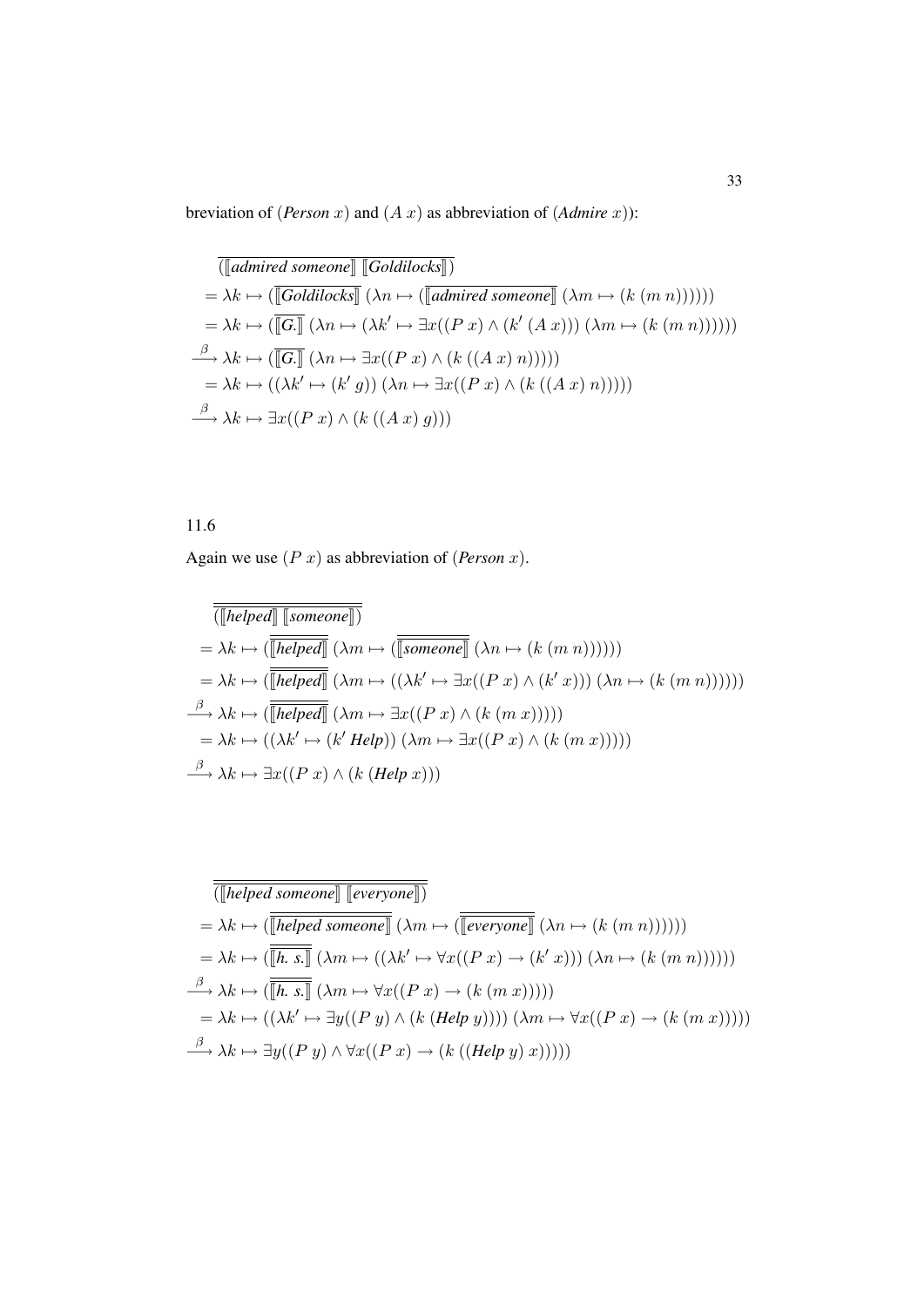|             | module SolDRAC where |  |  |  |
|-------------|----------------------|--|--|--|
| import DRAC |                      |  |  |  |
|             |                      |  |  |  |
| 12.1        |                      |  |  |  |
| 12.2        |                      |  |  |  |
| 12.3        |                      |  |  |  |
| 12.4        |                      |  |  |  |
| 12.5        |                      |  |  |  |
| 12.6        |                      |  |  |  |
| 12.7        |                      |  |  |  |

#### Solutions to Exercises from Chapter 13

```
module SolCAIA where
import List
import CAIA
```
13.1 No, it does not. The machine counts the money before you are able to count it yourself, so the machine does not know whether you know that the amount is correct.

13.2 The fourth man learns that his cap must have the same colour as that of the third man, and that the first two guys wear caps of the other colour.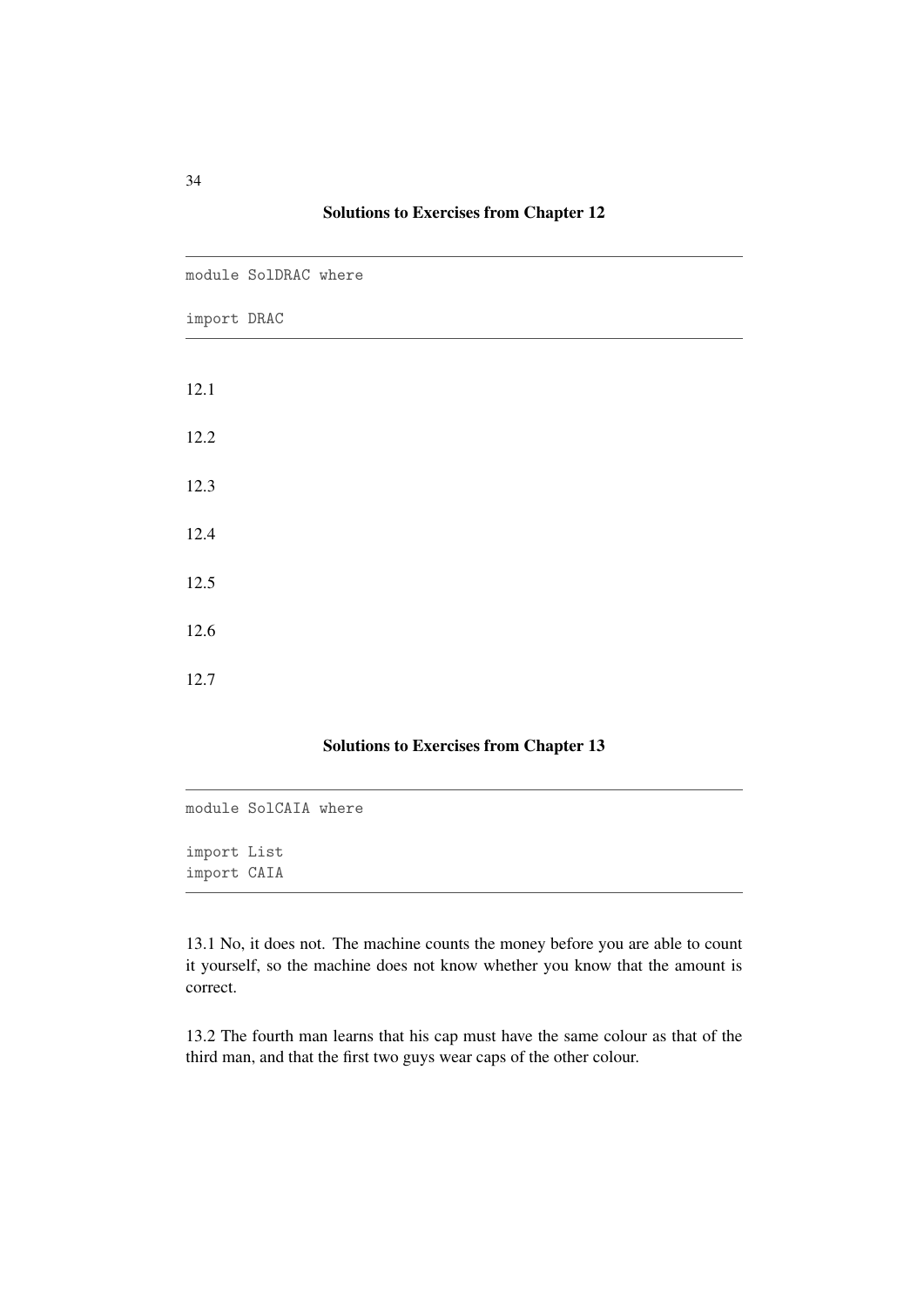13.3 13.4 13.5 13.6 13.7

13.8 The union of two equivalence relations need not itself be an equivalence relation. Consider the following case:

 $R_a = \{(1, 1), (2, 2), (3, 3), (1, 2), (2, 1)\}, R_b = \{(1, 1), (2, 2), (3, 3), (2, 3), (3, 2)\}.$ 

Then these two sets are equivalences, but their union is not an equivalence, for  $R_a \cup R_b$  is not transitive:

 $R_a \cup R_b = \{(1, 1), (2, 2), (3, 3), (1, 2), (2, 1), (2, 3), (3, 2)\}.$ 

#### 13.9

The four wise men are  $a, b, c, d$ . Let  $q_i$  express that the man in *i*-th position is wearing a *white* cap.

q1,q2,q3,q4 :: Form  $q1 = Prop (Q 1); q2 = Prop (Q 2)$  $q3 = Prop (Q 3); q4 = Prop (Q 4)$ 

Let's picture the initial situation where the caps of the first man and the third man are white. To capture the information about what each man can see we can use the computeAcc function. Note that the propositions listed are the propositions that each agent has *no* information about: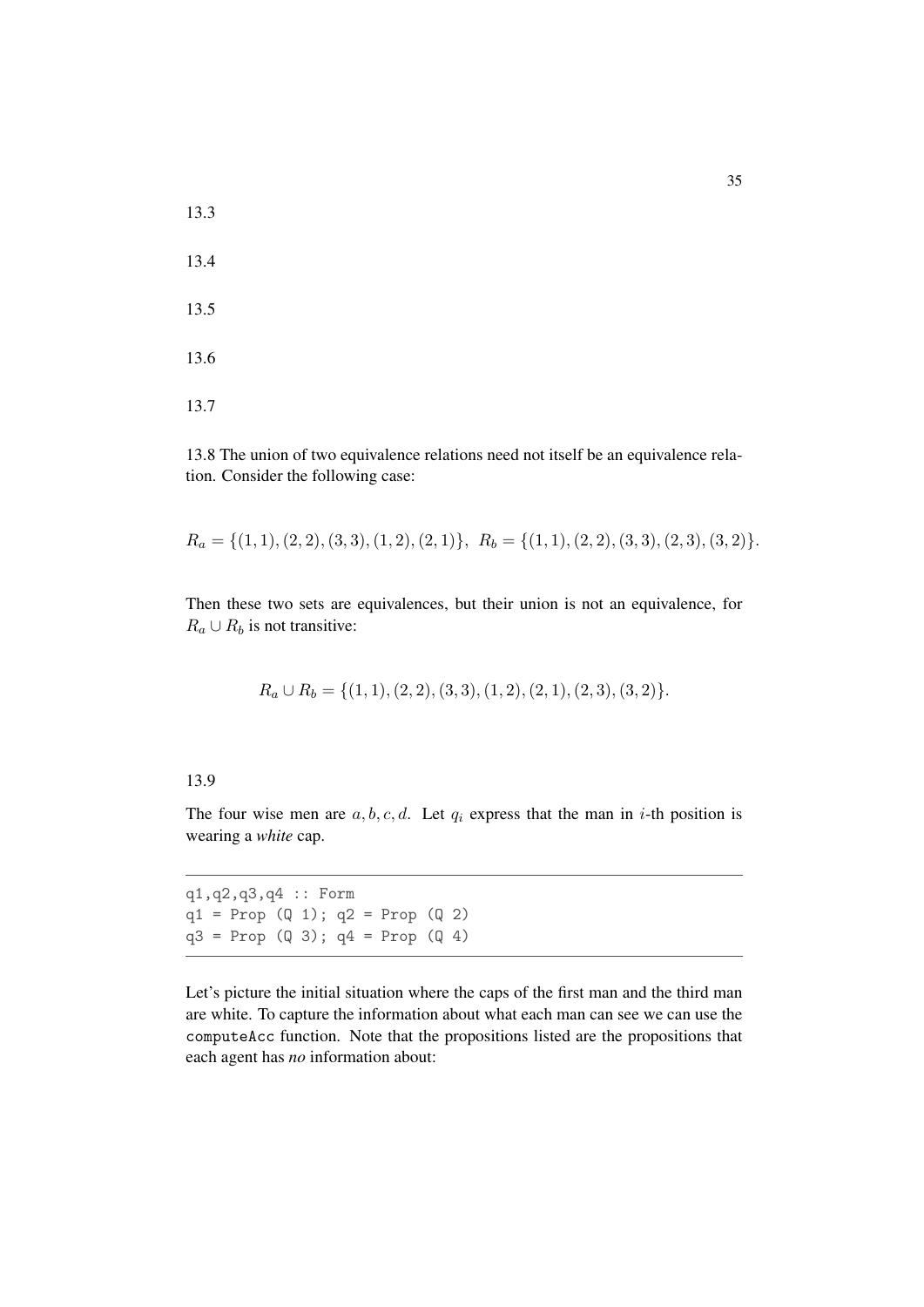```
initWise :: EpistM Integer
initWise =
 Mo states
     [a..d]
    valuation
     (computeAcc a states [Q 1, Q 2, Q 3, Q 4] valuation
      ++
     computeAcc b states [Q 2, Q 3, Q 4] valuation
      ++
     computeAcc c states [Q 3, Q 4] valuation
      ++
      computeAcc d states [Q 1, Q 2, Q 3, Q 4] valuation)
     [10]
  where
  states = [0..15]valuation = zip states (powerList [Q 1, Q 2, Q 3, Q 4])
```
The following caps info formula expresses that exactly two of the four caps are white.

```
capsInfo :: Form
capsInfo =
 Disj [Conj [f, g, Neg h, Neg j] |
               f \leftarrow [q1, q2, q3, q4],g \leftarrow [q1, q2, q3, q4] \ \backslash \ [f],h <- [q1, q2, q3, q4] \\ [f,g],
                j \leftarrow [q1, q2, q3, q4] \ \backslash \ [f,g,h],f < g, h < j ]
```
This gives:

v[&[q1,q2,-q3,-q4],&[q1,q3,-q2,-q4],  $\&$  [q1,q4,-q2,-q3], $&$  [q2,q3,-q1,-q4],  $k[q2,q4,-q1,-q3],k[q3,q4,-q1,-q2]]$ 

Update of initial model with caps info: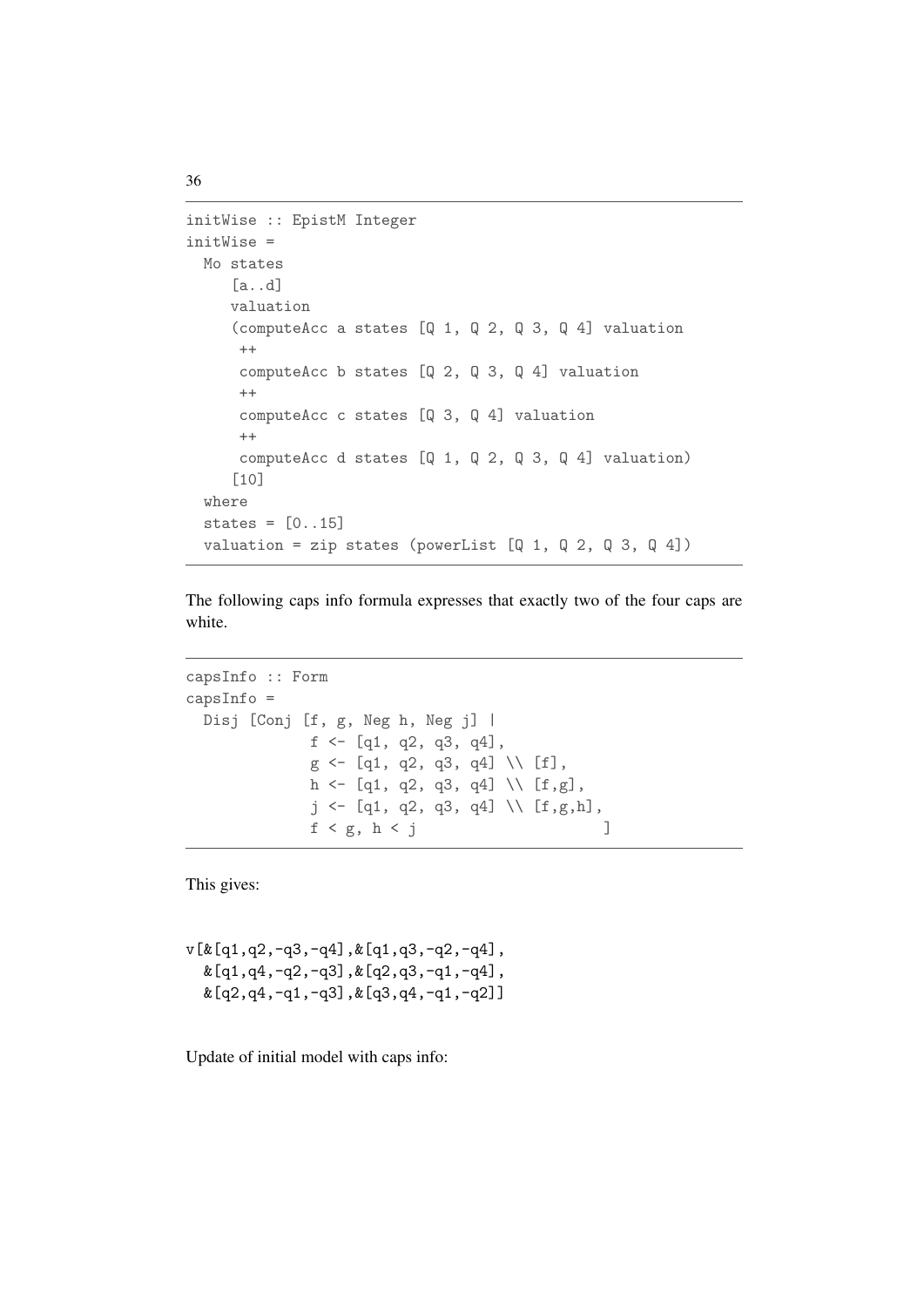The statement that the third man  $(c)$  does know his cap colour:

cKnows = Disj [K (Agent c) q3, K (Agent c) (Neg q3)]

Update with the information that the third man (c) does *not* know his cap colour:

```
mo2 = convert (upd_pa mo1 (Neg cKnows))
```
Now we have to check whether  $b$  knows the colour of his cap:

bKnows = Disj [K (Agent b) q2, K (Agent b) (Neg q2)]

```
test = isTrue mo2 bKnows
```
Here is the answer:

SolCAIA> test True

#### 13.10

First some conventions for the representation of the basic facts. Use  $r_1$  for  $m$ ,  $r_2$ for  $a, r_3$  for  $u$ .

 $male = Prop(R 1)$  $adult = Prop (R 2)$ unmarried =  $Prop (R 3)$ 

Let the two agents be *alice* and *bob*. Then the initial situation is like this: